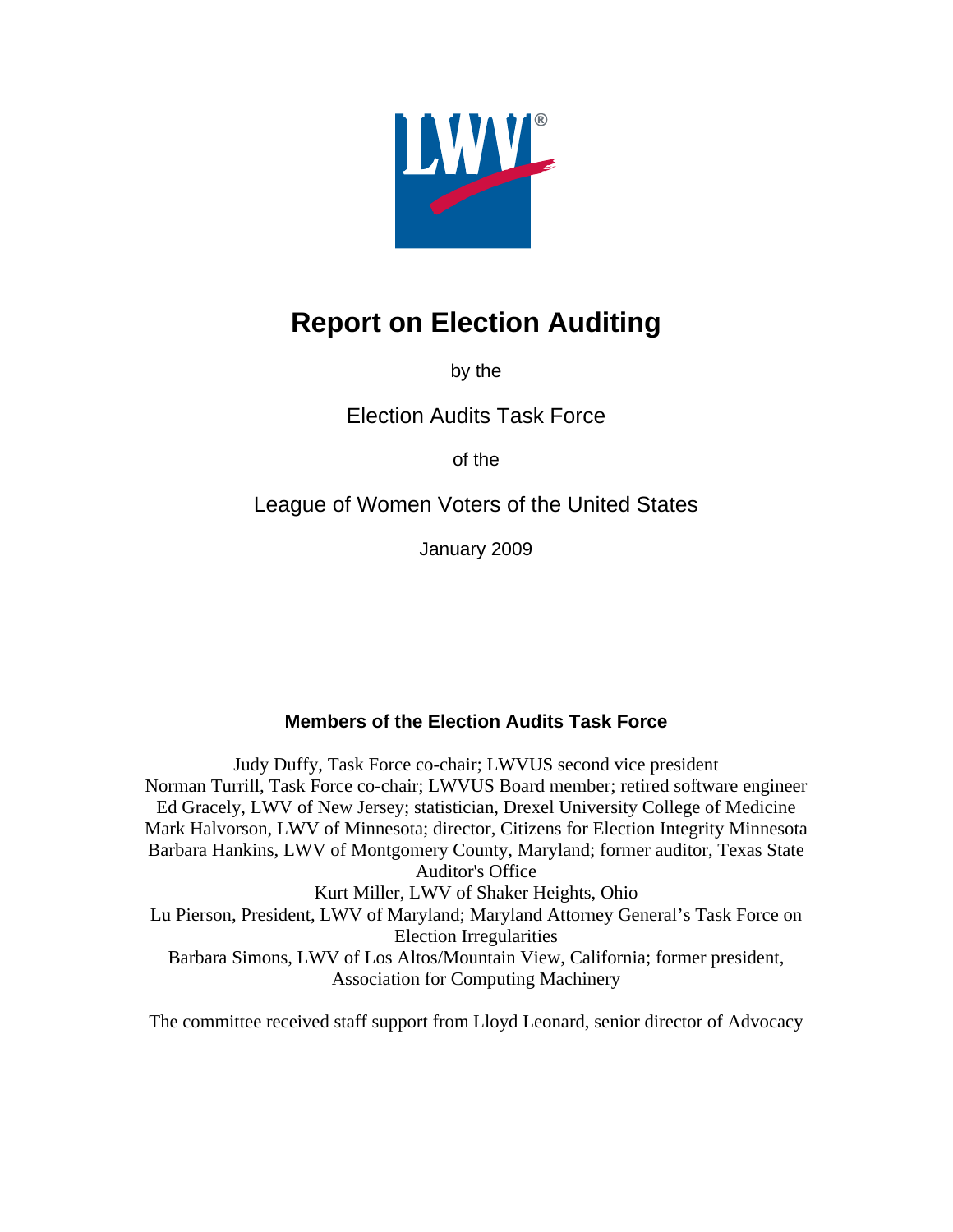# **Table of Contents**

| А.                                    |    |
|---------------------------------------|----|
| В.                                    |    |
| $\mathbf{C}$ .                        |    |
| D.                                    |    |
| E.                                    |    |
| F.                                    |    |
|                                       |    |
|                                       |    |
| 1.                                    |    |
| 2.                                    |    |
| 3.                                    |    |
| <b>B</b> .                            |    |
| 1.                                    |    |
| 2.                                    |    |
| 3.                                    |    |
| 4.                                    |    |
| 5.                                    |    |
| 6.                                    |    |
| 7.                                    |    |
| 8.                                    |    |
| 9.                                    |    |
| 10.                                   |    |
| 11.                                   |    |
| 12.                                   |    |
| 13.                                   |    |
| $C_{\alpha}$                          |    |
| D.                                    |    |
| 1.                                    |    |
| 2.                                    |    |
| Criteria for an Election Auditing Law | 21 |
|                                       |    |
| B.                                    |    |
|                                       |    |
|                                       |    |
| A.                                    |    |
| <b>B.</b>                             |    |
| $\mathcal{C}$ .                       |    |
| D.                                    |    |
| Ε.                                    |    |
| F.                                    |    |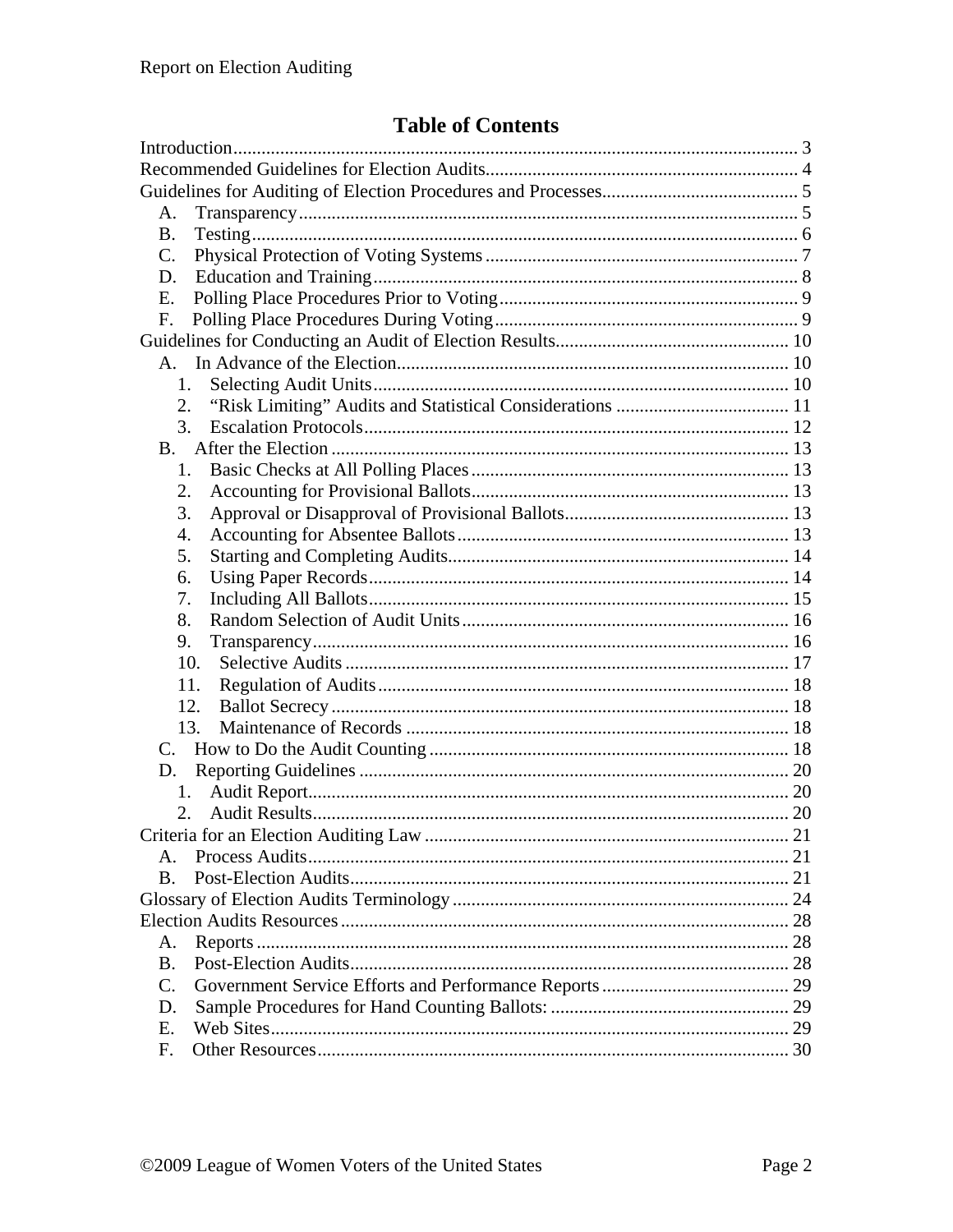# **Report on Election Auditing**

## <span id="page-2-0"></span>**Introduction**

A fair and accurate election process is essential to any democracy. After the 2000 election, in which voters experienced significant problems, many people came to doubt that the process was either fair or accurate. Consequently, significant changes in voting technology and in election laws and procedures were introduced. The results have been mixed. For example, numerous reputable reports have documented security, reliability and verifiability issues with electronic voting machines. Voters and advocates have questioned both the validity of specific election results and the integrity of the entire election process. Strengthening requirements for reviews of election procedures, testing voting equipment and auditing vote results can go a long way to restoring confidence in the fairness of the voting process and accuracy of election results.

The field of election auditing is fairly new and evolving. About half of all states have laws or regulations and procedures relating to recounts of contested elections, and about one third of the states currently require election audits. Post-election audits differ from recounts. Post-election audits routinely check voting system performance in contests, regardless of how close margins of victory appear to be. Recounts repeat ballot counting in special circumstances, such as when preliminary results show a close margin of victory. Anyone designing an audit system should be fully cognizant of the relationship between audit and recount procedures. It is important that recount procedures and audit procedures complement each other, rather than duplicate or contradict each other. However, to distinguish these two important procedures in this document, we will strictly separate the use of the terms "audit," "auditing," "audit count" or "audit counting," and "recount" or "recounting."

In 2006, delegates to the 2006 LWVUS Convention clarified their "Citizens' Right to Vote" position with a resolution that affirmed that the LWVUS only supports voting systems that are designed so that:

- They employ a voter-verifiable paper ballot or other paper record, said paper being the official record of the voter's intent; and
- The voter can verify, either by eye or with the aid of suitable devices for those who have impaired vision, that the paper ballot/record accurately reflects his or her intent; and
- Such verification takes place while the voter is still in the process of voting; and
- The vote totals can be verified by an independent hand count of the paper ballot/record; and
- Routine audits of the paper ballot/record in randomly selected audit units can be conducted in every election, and the results published by the jurisdiction.

As League members across the country researched potential local implementation of the League's position, it became clear that requirements for election audits vary greatly among the states. Indeed, many states have no requirement for post-election review of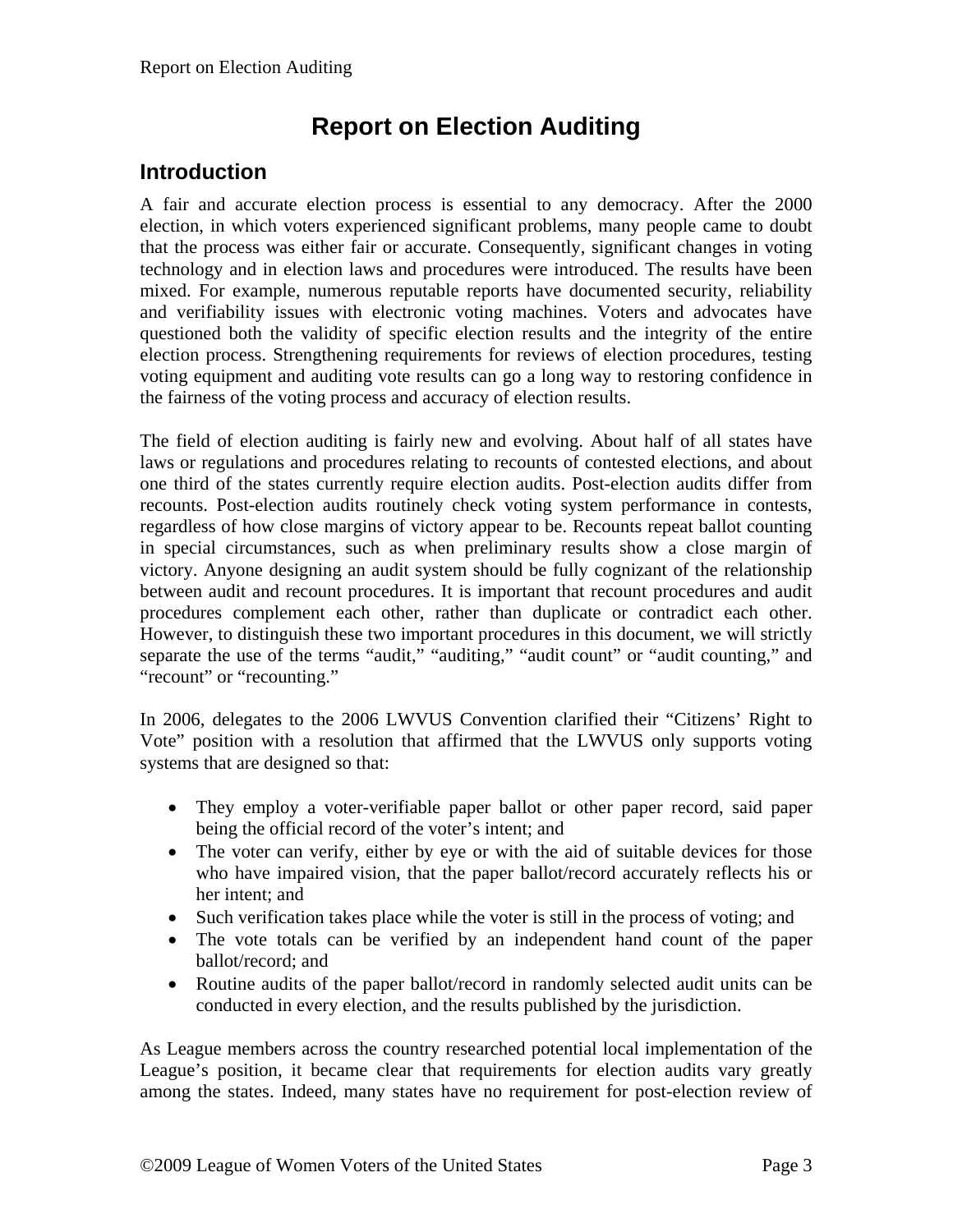election results. In early 2008, League President Mary Wilson appointed an LWVUS Election Audits Task Force to provide guidance to League leaders and members about appropriate requirements for election audits. The work of the Task Force resulted in the preparation of Recommended Guidelines for Election Audits and Criteria for an Election Auditing Law. The Task Force members recognize that recounting votes may not identify problems that could affect the outcome of an election, so these Recommended Guidelines include guidelines for auditing election procedures and processes, as well as for auditing election results.

The documents produced by the Task Force represent high standards. Although fully implementing the recommendations of the Task Force should be the goal, resource limitations may necessitate prioritizing the recommended guidelines. In that case, informed judgments about the degree of risk entailed by failing to follow one or more of the recommendations will need to be made. Priorities should be set after assessing the importance of each guideline in terms of the potential risk of not performing the recommended review of procedures or verification of vote results.

This report consists of four key parts: Recommended Guidelines for Election Audits, Criteria for an Election Auditing Law, Glossary of Election Audits Terminology, and Election Audits Resources. These sections are intended to be used together in their entirety.

## <span id="page-3-0"></span>**Recommended Guidelines for Election Audits**

An election audit is a set of procedures designed to investigate whether an election was conducted properly, the voting equipment counted votes accurately, only qualified voters cast ballots in the election, and the rights of eligible citizens to vote and to experience an efficient and fair voting process were respected.

Defined in this way, the full audit process includes:

- (1) Activities typically undertaken before or between elections, such as evaluation of the following: the voter registration process, the voting machines to be used, the electronic poll books, and all procedures for running the election;
- (2) Evaluation of procedural aspects of the election, such as wait times, polling place worker performance and whether there were appropriate controls on the chain of custody for all election equipment, materials, and ballots; and
- (3) Procedures to determine the accuracy of the reported election results themselves. Properly performed audits will guard against both deliberate manipulation of the election and software, hardware or programming problems, since any of these factors could alter the election outcome.

Generally, audits can be divided into two categories: (1) reviews of processes and procedures that contribute to an orderly and fair election and (2) verification of the vote counts. The former can be conducted periodically with follow up examinations implemented to assure that flaws in the process have been corrected, or when there are significant changes in personnel, equipment or election law. Verification of vote counts should occur after every election.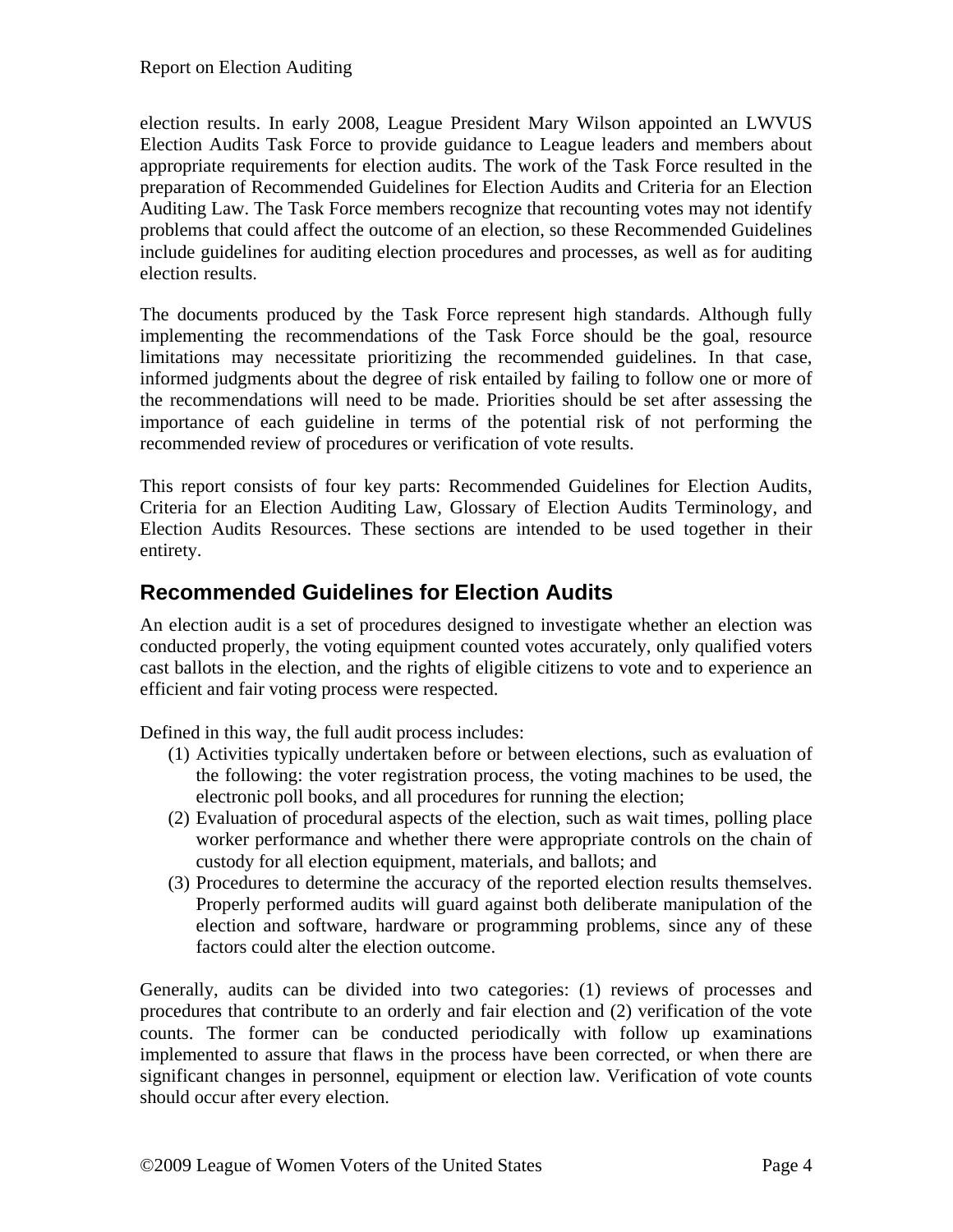This document is written from the perspective of someone reviewing the existing electoral system, such as a League member or other auditor, not from the perspective of an elections official per se. Thus, many of the procedures described below (such as appropriate monitoring of sensitive election procedures or appropriate training for poll workers) should be done in all elections and races. But auditing of these procedures can be conducted periodically with follow up examinations as needed, rather than for every election and race. The goal of the procedural part of the audit is to ensure that the election is being conducted and verified appropriately.

Many of the procedural and process guidelines have been taken from "Safeguarding the Vote" published by the League of Women Voters of the United States Education Fund in July 2004,

[http://www.lwv.org/AM/Template.cfm?Section=VoterInformation2&TEMPLATE=/CM/](http://www.lwv.org/AM/Template.cfm?Section=VoterInformation2&TEMPLATE=/CM/ContentDis%20play.cfm&CONTENTID=10509) [ContentDis play.cfm&CONTENTID=10509.](http://www.lwv.org/AM/Template.cfm?Section=VoterInformation2&TEMPLATE=/CM/ContentDis%20play.cfm&CONTENTID=10509)

Many of the guidelines for post-election audits to check the accuracy of reported election results were developed by an ad hoc group comprising many stakeholders including elections officials, public advocates, computer scientists, statisticians and political scientists. The document developed by this ad hoc group can be found here: http://www.electionaudits.org/principles.

## <span id="page-4-0"></span>**Guidelines for Auditing of Election Procedures and Processes**

#### <span id="page-4-1"></span>A. **Transparency**

1. Verify that public, bipartisan or third-party monitoring of sensitive election procedures has occurred. Examples of such procedures would be loading software, conducting logic and accuracy tests, preparing machines for delivery to polling places, and mailing and receiving absentee ballots. Determine which procedures are to be monitored. Attend some of the sessions to assure that they are open or examine sign-in sheets for sessions. Review documentation of the procedures to determine if all were open.

**Goals**: All sensitive procedures should be open to monitoring as described.

**Performance measure:** Percentage of sensitive election procedures open to public, bipartisan and third party monitoring.

2. Verify tracking and documentation of all procedures, from the testing of machines to the handling of ballots, by reviewing tracking and documentation reports. Such tracking is essential to proper election monitoring.

**Performance measure**: Percentage of process documentation that is available to the public and easily accessible.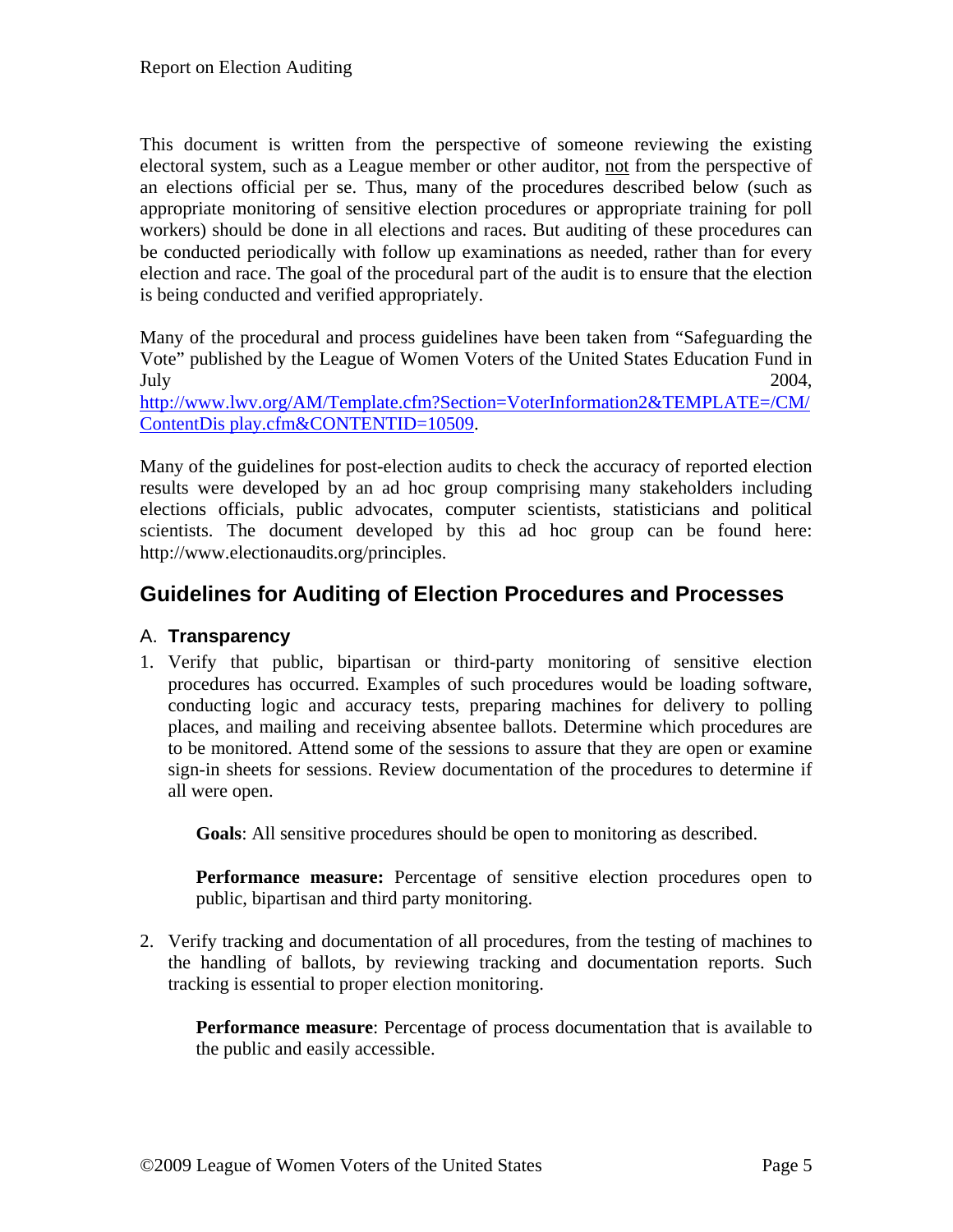#### Report on Election Auditing

3. Verify that there is transparency in the operation and management of voting systems from the highest levels of government down to the polling place. Elections officials should take steps to assure voters that not just the voting systems, but also the procedures leading up to Election Day, are fully open and accountable. This would at least involve public testing of voting and tabulating systems, the use of open bidding for procurement, and a clear chain of custody for all ballots through the completion of the election and audit. Review tracking and documentation reports for openness of operation and management of voting systems. Examine chain of custody for all ballots. All contracts and agreements between state or locality and voting system vendors should be open to the public and easily accessible. The public should be informed of initial costs for machines and other voting related materials, maintenance costs, warranties and vendor liability.

**Goals**: All elections should be conducted in a way that is open and transparent. Chain of custody procedures should be clearly documented and demonstrably followed. Any questionable outcomes, such as evidence of missing ballots, should be investigated immediately. Elections officials and vendors should be held accountable for serious election-related problems.

**Performance measures**: Percentage of processes open to the public. Percentage of processes documented. Percentage of ballots accounted for.

#### <span id="page-5-0"></span>B. **Testing**

1. Verify that there is uniform, public testing of all elements of the voting systems by observing the testing process and by examining testing records for completeness of the testing procedures**.** Every voting machine and poll book should be tested. The tests should include logic and accuracy testing for electronic poll books and electronic and optical scan voting systems, testing to ensure that the proper ballot has been printed or correctly loaded into the system, and verification that the ballot definition file is correct. Verify that a sufficient number of paper and optical scan ballots have been correctly distributed to polling places. Review records of paper ballot distribution to polling places.

**Performance measures**: Percentage of voting machine tests for logic and accuracy and for mechanical and technical problems performed in public. Verification that every observed voting system problem has been dealt with, either by fixing the problem prior to any voting or by replacing the failed component with one that has passed all of the logic and accuracy tests. Verify that appropriate tests were applied. (For a description of appropriate tests, see the resource list). Verify that all polling places have received a sufficient number of correct paper ballots.

2. Verify that the electronic and optical scan machines (hardware and software) used are the same as the systems that were certified by observing the verification process or by examining documentation for the verification process. This can be done using a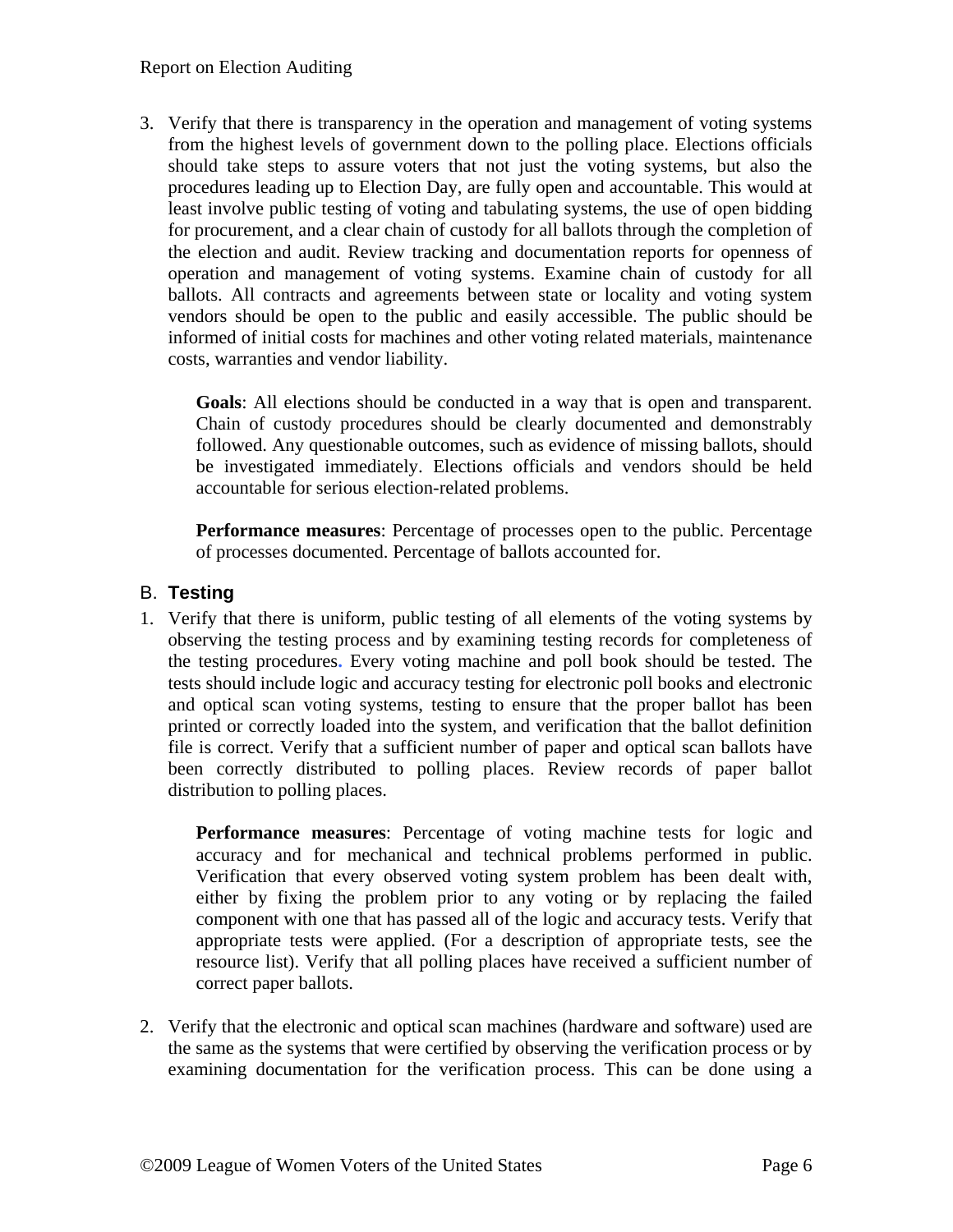digital signature, or other specific technical methods such as "cryptographic hash," or complete binary images. The details are beyond the scope of this report.

**Goal**: Only machines that have been demonstrated to contain certified software should be used in any election.

**Performance measure**: Percentage of machines validation-tested before and after the election.

3. Verify that all voting systems, including machines and electronic poll books, have been tested for usability by average voters, voters with disabilities and poll workers. Some tests, especially those of electronic poll books, should be conducted under Election Day type conditions to check for system overload.

**Goals**: The design of all voting systems, electronic poll book systems and general ballot layouts should be usability tested far ahead of any use in an election. All systems should be easily usable by all poll workers and voters, including voters with disabilities. There should be no confusion about how to set up or vote on the machines. The ballots should be easily understandable. If average voters require a long time to vote, either because of the system or the ballot, then elections officials should compensate by providing back-up paper ballots.

#### <span id="page-6-0"></span>C. **Physical Protection of Voting Systems**

1. Determine that there is restricted physical access to all components of voting systems prior to, during and after the election. "Components of voting systems" include ballots, optical scanners, voting machines, electronic poll books, and precinct registers or physically vulnerable records. Review and observe controls over physical access to voting system components, including the manner in which voting systems and ballots are secured when they are stored prior to the election, manner in which they are secured during delivery to the poll worker's home or the polling place, and manner in which they are secured at the polling place prior to and during the election. All physical components should be inventoried and accounted for. Access to voting systems and poll books should be restricted prior to the election. Audit trails should be maintained that record who has had access to ballots and election related systems, as well as why that access was required. Machines and ballots that are delivered to a poll worker's home or to a polling place prior to an election or that are used for early voting should be securely stored when they are not being used. Access throughout the entire process – including storage, delivery to the poll worker's home or the polling place, storage at those locations, early voting and Election Day voting – should be carefully documented.

**Goal**: 100 percent compliance with all stated requirements above: Anything less than 100 percent of components restricted, documented and accounted for creates the risk of interference or fraud.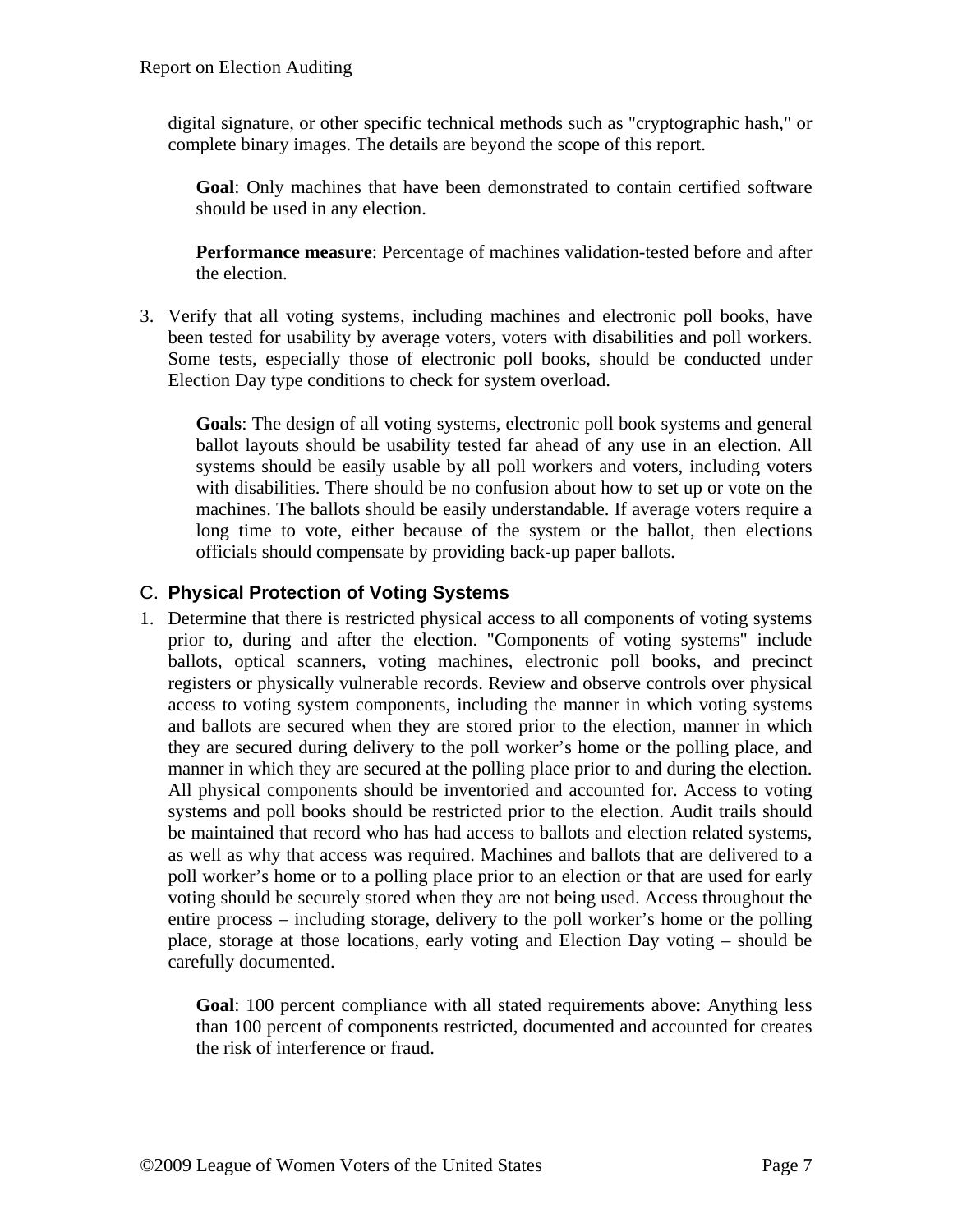**Performance measures**: Percentage of voting system components with restricted physical access. Percentage of physical components inventoried and accounted for. Percentage of machines and/or ballots delivered in advance that are securely stored and accounted for.

2. Verify that voting systems are maintained and operated in isolation from networks and the Internet by reviewing system components to assure that they are isolated from networks and the Internet. Electronic poll books may be an exception to this rule.

**Goal**: There should be no wireless component in any voting system, so that Internet access is not a possibility. Testing agencies should examine the physical components of the voting systems to determine that Internet access is impossible.

**Performance measure:** Percentage of voting system components that is isolated from networks and the Internet.

#### <span id="page-7-0"></span>D. **Education and Training**

1. Verify that there is an adequate program to educate voters on the use of all voting equipment both in advance of the election and in the polling place on Election Day, by reviewing documentation of educational activities prior to Election Day and availability of assistance on Election Day. Educational materials should be tested using inexperienced voters. If the voters appear confused after exposure to the educational material, the material should be modified and retested until novice voters are able to understand the voting process after exposure to the educational materials.

**Performance measures**: Number of educational sessions, news articles and other educational activities prior to Election Day. Percentage of polling places with voter assistance available. Number and percentage of tested voters able to vote correctly after the final training session.

2. Verify that adequate training has been provided for all Election Day workers and election monitors and auditors by reviewing manuals and class outlines to assure that training is consistent with state and federal law, as well as with local procedures. Review requirements for election workers to attend training. Calculate the percentage of workers who actually received training prior to Election Day. Attend sufficient classes to determine that classes are consistent with manuals and class outlines. Evaluate quality of training. Test poll workers after training session to see how well they understood the material.

**Goal**: All workers, monitors and auditors should be well-trained and able to demonstrate their knowledge of the relevant aspects of the election system.

**Performance measures**: Percentage of Election Day workers who received training prior to Election Day. Include polling place workers (election judges), central election location workers, employed or contracted technical workers, election monitors and *auditors.* (If possible, calculate percentage for each group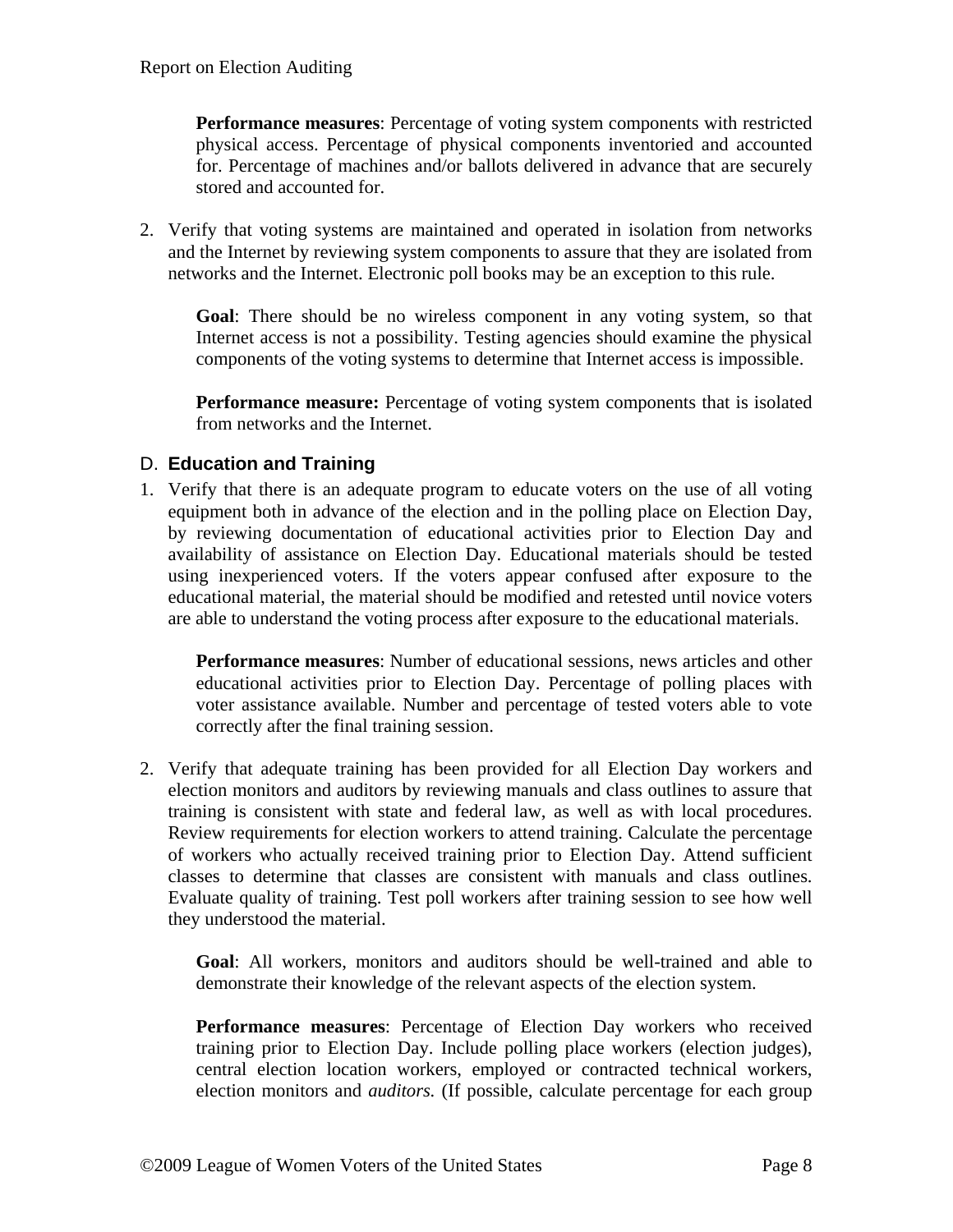separately.) Percentage of poll workers who attain an acceptable level of understanding after training.

#### <span id="page-8-0"></span>E. **Polling Place Procedures Prior to Voting**

1. Determine that there are sufficient poll workers, voting machines, poll books, privacy booths, paper ballots, provisional ballots and other supplies in each polling place, by calculating their ratios to registered voters. Determine reasons for significant deviations from the average and from state established norms. If the number of voting machines or ballots appears to be inadequate, determine that emergency backup paper ballots are available. Verify that procedures are in place to also provide emergency backup paper ballots in the event of a machine failure, long waits because of the time required to vote, or an unusually large turnout.

**Goals**: No polling place should run out of paper ballots, and no voter should be required to wait in line longer than a reasonable period of time to vote, say thirty minutes.

**Performance measures**: Ratios of poll workers, poll books, voting machines, privacy booths, paper ballots, provisional ballots and other supplies to registered voters. Percentage of precincts that reported sufficient machines or paper ballots. Length of time to check in to vote and length of time to reach voting machines measurement could be taken at prescribed intervals or exiting voters could be asked to record times.

- 2. Determine that there is adequate technical support for poll workers on Election Day, as well as an adequate number of back-up machines, poll books, and emergency paper ballots in the case of machine failures or bottlenecks.
- 3. **Early voting** (that is, voting at a polling place on days before the actual Election Day, sometimes in special locations to facilitate voting): If a jurisdiction has early voting, it should test machines and procedures in operation before each day of early voting.

**Goals**: Procedures should be carefully and thoroughly checked before early voting, as they would be before Election Day itself. Any errors or problems uncovered prior to or during early voting should be documented, investigated, reported publicly and corrected.

**Performance measures**: Percentage of systems that functioned correctly without the need for technical assistance during early voting. Percentage of systems that were backed up overnight and the adequacy of back-up options.

#### <span id="page-8-1"></span>F. **Polling Place Procedures During Voting**

1. Every polling place should maintain a log for each voting machine on which notations are made of problems reported; problems confirmed; amount of time, if any, machine is out of service; and maintenance actions taken. Election judge incident reports and reports of technicians should be examined, and corrective action taken to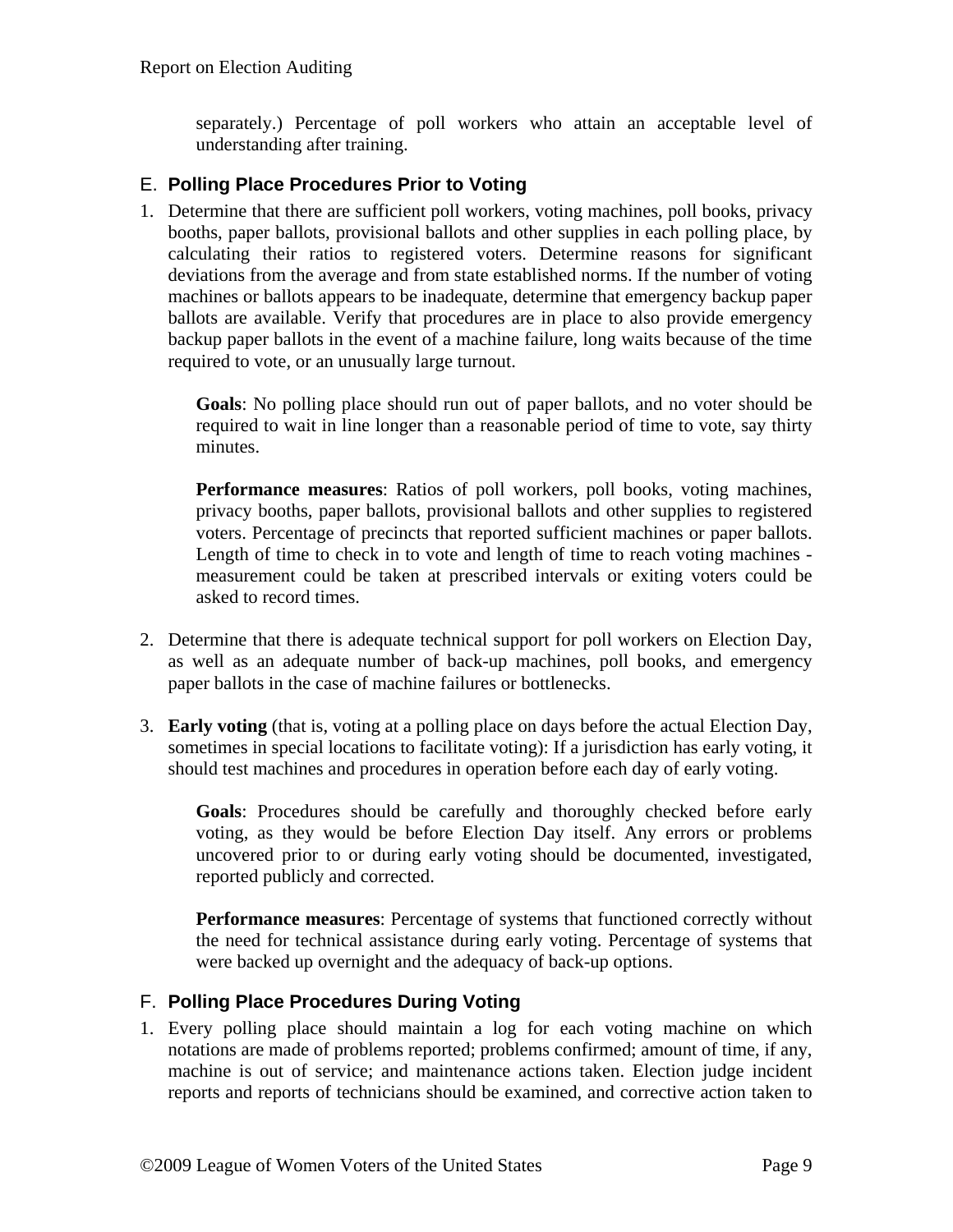prevent repeated failures. Precinct judge incident reports should be examined to determine if any precincts ran out of ballots during the day or if voters had to wait an excessively long time to vote. If either occurred, an immediate investigation should be conducted.

**Performance measures**: The average and longest amount of time that voters have to wait in order to vote, number of systems that required technical assistance, adequacy of backup options and speed with which information about failures is made public.

## <span id="page-9-0"></span>**Guidelines for Conducting an Audit of Election Results**

After an election has taken place, an important component of the audit is to check the election results; uncover and report discrepancies due to error, malfunction or fraud; and provide data to inform continuous process improvement. The post-election audit process should cover selected races and ballot questions in all elections - primary, general and special; federal, state, county and local.

Although the actual verification takes place after the election, major aspects of the process need to be set up in advance. Thus, there are two phases of "post-election audits," as described below:

#### <span id="page-9-1"></span>A. **In advance of the election**

The entire audit process should be set up to be transparent and publicly observable with clear written procedures.

#### <span id="page-9-2"></span>1. **Selecting Audit Units**

The method for randomly selecting the audit units and the assumptions behind that method should be clearly defined well in advance of each election.

Audit units may be precincts, machines or batches of votes (as in absentee ballots). Decisions about what constitutes an audit unit should be made in advance of an election.

#### **Some considerations concerning that decision:**

- The total number of audit units to sample will be similar, whether machines or precincts are used. If there is more than one machine per precinct, then the number of votes to count in an audit for equivalent precision may be considerably lower if audit units are defined as machines.
- The statistical process of deciding how many audit units to audit is simpler if the number of votes is similar between audit units. In many jurisdictions, machines may be fairly similar in vote count, but precincts may differ more widely due to varying numbers of machines per precinct.
- On the other hand, much election data is recorded and officially tallied by precinct. Keeping track of votes by machine may add a layer of complexity, and a potential for error, to the reporting process.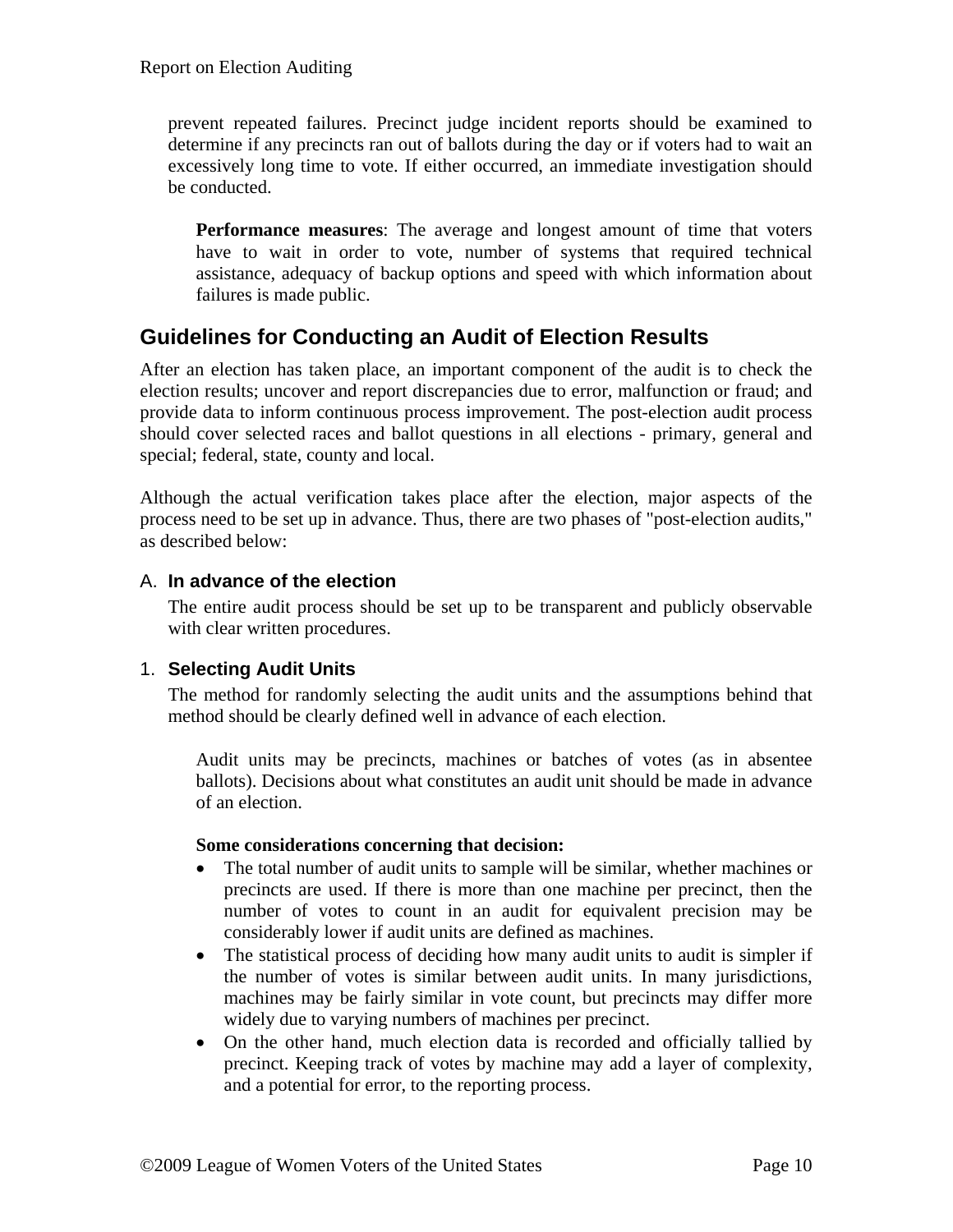• Note that whichever method is chosen, all votes should be included, even if this means that some, like absentee ballots and provisional ballots, are included in separate audit units of their own.

The process of determining these methods should be public, and there should be public opportunities for comment on the methodology.

#### <span id="page-10-0"></span>2. **"Risk Limiting" Audits and Statistical Considerations**

Statistical principles must play a key role in deciding how many audit units are chosen. Best practices say to use a "risk-limiting" approach in which all decisions are made in such a way as to minimize the risk of confirming an outcome that is, in fact, wrong.

Key to economical and effective auditing is a focus on statistical accuracy. Very close results (for example, within 0.5 percent) are the most easily affected by small problems or manipulation and, in some jurisdictions, will automatically trigger a complete recount. Audits should be designed and implemented so that there is great confidence that any significant error would be detected. There should be only a small, predetermined chance of confirming an incorrect outcome, typically somewhere between 1 percent and 5 percent. With all else being equal, the probability of detecting a significant error increases with the number of audit units sampled.

The number of units to audit should be a function of the margin of victory, the distribution of votes between audit units (for example whether there are large and small audit units in the same race) and the total number of audit units in the race. Fixed percentage audits include insufficient audit units for the desired accuracy in small or close races and unnecessarily many audit units for landslide or large races. (See - "Statistics Can Help Ensure Accurate Elections." AMSTAT NEWS, Copyright 2008, American Statistical Association.

[http://www.amstat.org/publications/amsn/index.cfm?fuseaction=pres062007\)](http://www.amstat.org/publications/amsn/index.cfm?fuseaction=pres062007).

Tiered audits, in which a specific percentage of audit units are chosen based on the margin, represent an improvement over fixed audits, but are still not efficient statistically. Note that it may be necessary to use a less than maximally efficient statistical method in order to ensure that the method used is understandable and transparent to officials and the public.

It will sometimes be necessary to perform the audit in phases, since absentee ballots and provisional ballots may not be in hand and ready to count until several days after the election. If results from later phases decrease the overall reported margin of victory, then additional audit units may need to be selected and counted to satisfy the statistical model and ensure a small enough chance of error.

Note that "outcome" refers to which candidates or ballot measures have won or lost, not necessarily a specific vote tally. By "correct," we mean that the outcome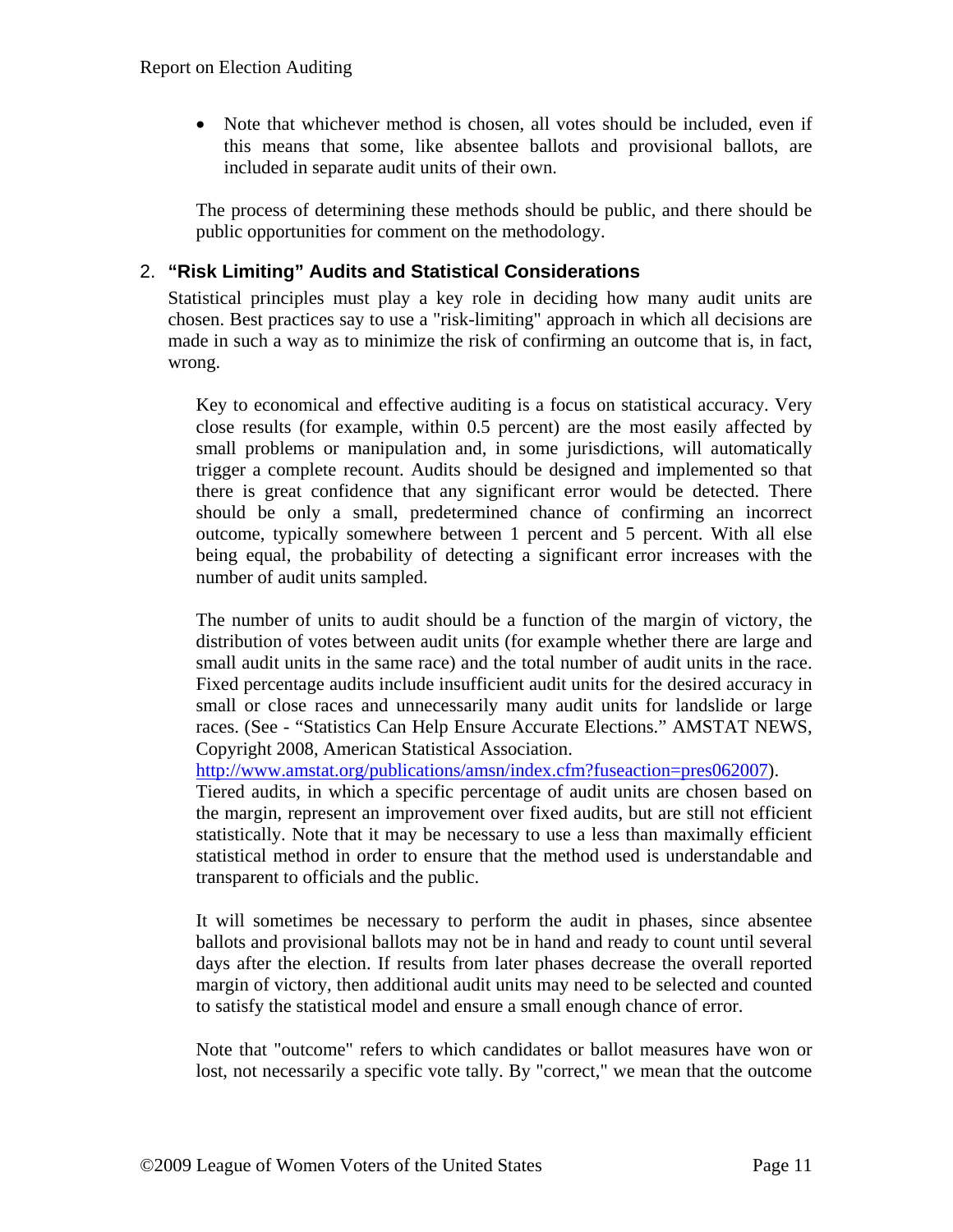from a complete recount would match the preliminary reported outcome for a particular contest.

#### <span id="page-11-0"></span>3. **Escalation Protocols**

Escalation protocols (that is, what actions to take when discrepancies are found between an audit count and preliminary announced results) must be clearly defined in advance and developed to be consistent with the risk-limiting principle.

#### **Some considerations**:

- Since minor discrepancies are almost inevitable, deciding to escalate the audit to a higher level because of very small and explainable discrepancies (such as a mark not made properly on an Optical Scan ballot) will escalate many audits, even though the election outcome is not in doubt.
- It is possible to set criteria for how big a discrepancy should be before escalation takes place. Although this can prevent needless escalation, it adds a layer of complexity and may be difficult to explain to the public, especially if statistical criteria, rather than a simple rule, determines the decision.
- Simple rules are easy to explain and follow, but not maximally efficient. For example, one could decide to take further samples anytime a discrepancy in any audit unit would, if found in most audit units, overturn the election. A rule like this is easy to explain and follow, but is actually quite liberal: A discrepancy found in, say, one of 50 audit units is very unlikely to be found in the majority of the remaining units.
- When non-trivial discrepancies are found, should the escalation be by selecting additional samples or by recounting the entire race? If the criterion for escalation is set high enough that it would not be attained by minor errors, one might opt for a full recount when significant discrepancies (hopefully rare) are found. This is, again, a simple rule that is easy to explain and follow.
- On the other hand, there are statistical guidelines using risk-limiting principles for escalating the audit in steps that can reduce the burden of counting (while adding complexity and sampling steps).

Whatever decision is made, the protocol should specify the method to determine how many additional audit units will be selected and under what circumstances a full recount will be conducted. Follow up should be required to determine the causes of all discrepancies between audit counts and the original ballot counts. If the causes are learned, then they may also influence the decision as to how to proceed.

While difficult to define fully in advance, consideration should also be given to the kinds of discrepancies that would lead to an audit of the processes involved in the entire system. If fraud is suspected, all evidence should be referred to law enforcement.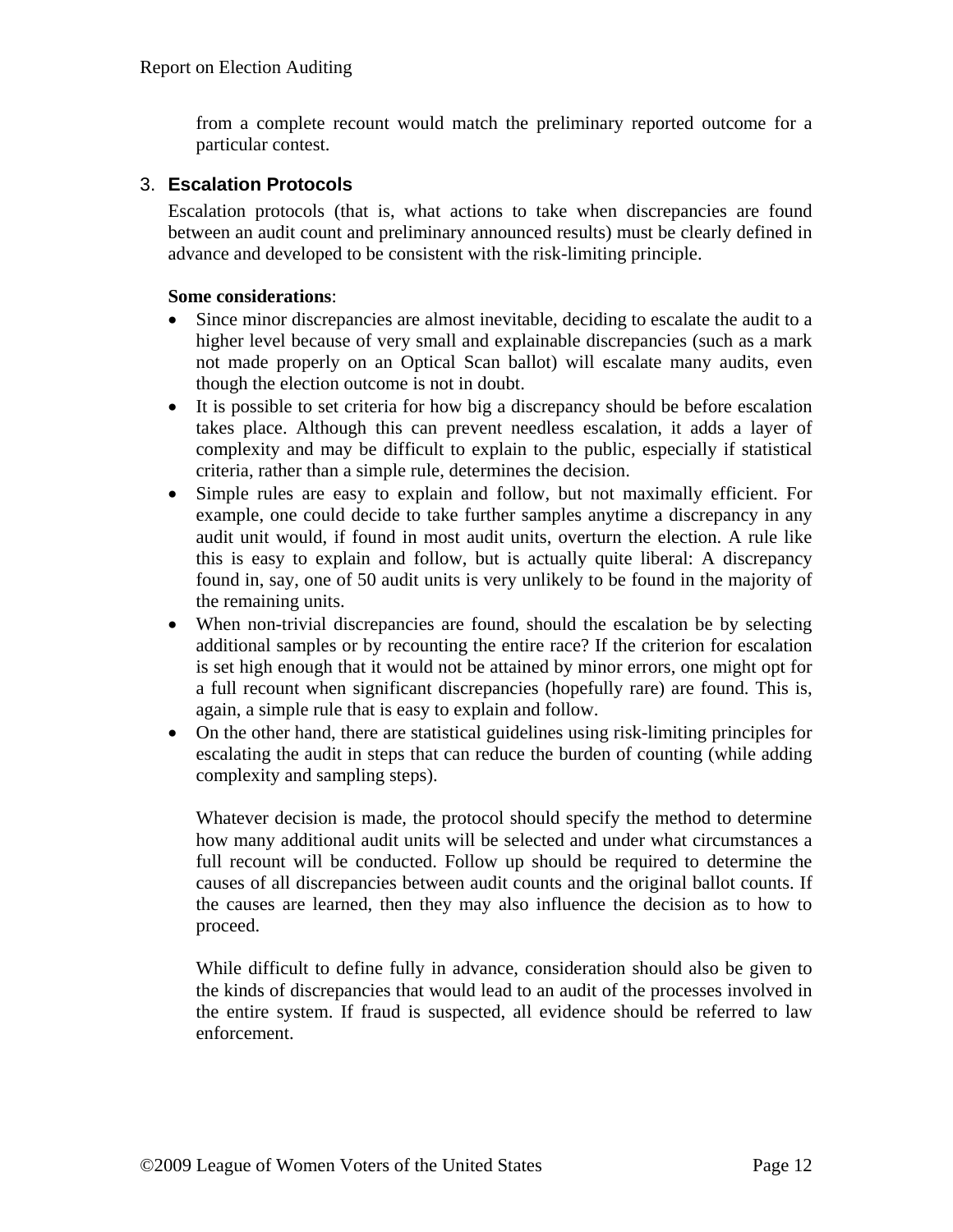#### <span id="page-12-0"></span>B. **After the Election**

#### <span id="page-12-1"></span>1. **Basic Checks at All Polling Places**

Basic checks of totals, problem ballots and provisional ballots should routinely be performed at all polling places.

Every polling place should report the machine count and check the total number of ballots cast against the number of registered voters who signed in at the polls. In addition, every polling place should report the number of spoiled ballots (or spoiled voter verifiable paper audit trails (VVPATs) in the case of electronic voting) as well as the number of provisional ballots and the number of absentee ballots that were hand delivered to the polling place. All of this information should be made publicly available on Election Night. If Voter Authority Cards are issued for each voter, these cards should be retained and counted as well. This includes comparing the total number of ballots cast with the number of voters processed on an electronic or paper poll book. Any discrepancies between the number of voters processed and the number of ballots cast should be made publicly available and investigated immediately (starting the next day).

**Performance measure**: The percentage of polling places in which the number of normal plus provisional ballots cast equals the number of voters.

#### <span id="page-12-2"></span>2. **Accounting for Provisional Ballots**

Assure that all provisional ballots are accounted for by comparing the number of provisional ballots sent to a polling place with the number of provisional ballots voted by voters and the number of spoiled provisional ballots. The sum of the number of used, spoiled and remaining ballots should equal the total sent to the polling place. Publicly issue report of discrepancies.

**Performance measure:** The percentage of polling places in which the number of provisional ballots voted plus the number spoiled plus the number remaining equals the number of provisional ballots sent to the polling place.

#### <span id="page-12-3"></span>3. **Approval or Disapproval of Provisional Ballots**

Assure that all provisional ballots are approved or disapproved for statutorily acceptable reasons by reviewing the report of the number of provisional ballots accepted and number of provisional ballots not accepted and reasons for nonacceptance for compliance with state and federal law after the canvass of provisional ballots has been completed.

**Performance measure:** The percentage of provisional ballots that were correctly approved or disapproved.

#### <span id="page-12-4"></span>4. **Accounting for Absentee Ballots**

Ensure that all absentee ballots are accounted for by comparing the number of absentee ballots issued with the number of absentee ballots received and the number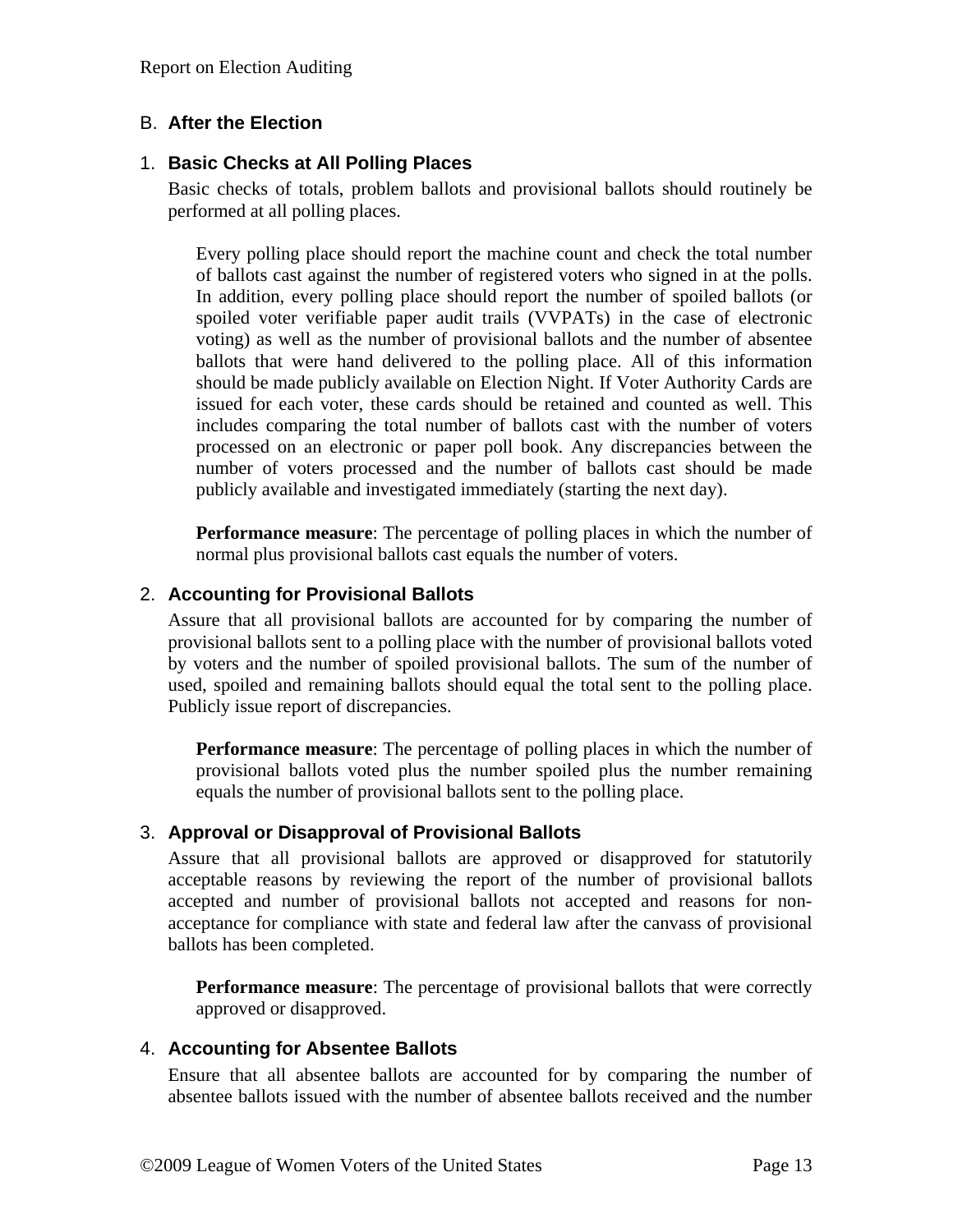of provisional ballots voted because the voter came to the polls but the official records indicated that an absentee ballot had been sent. Because absentee ballots are issued from the central election office, the comparison should take place at the central election office. State laws vary greatly on this subject, but ensure that no voter had his or her vote counted twice. If double voting is found, law enforcement may need to be brought in. The comparison may be made in batches representing precincts or election districts. Determine that a report of discrepancies has been publicly issued.

**Goal:** The number of absentee ballots returned should not be greater than the number sent out; all signatures should match the signatures in registration records; and all signatures that do not match are followed up. There should be no instances of double voting: any that is found should be properly investigated.

#### <span id="page-13-0"></span>5. **Starting and Completing Audits**

The audit process should begin as soon as possible after the initial tallies recorded by the voting system are reported. The audit should be completed prior to declaration of the final official results, and the audit should confirm the outcome or lead to a recount that determines the outcome.

For each contest, an audit unit normally should be counted only once, even if it is included in both an audit and a recount. If a recount procedure confirms the original election results, no additional audit counting is necessary. If there are unexplained discrepancies in the vote count, however, an audit count may need to be repeated to reduce the likelihood of a counting error. In other words, one cannot simply take the first audit count as being "correct." An unexplained discrepancy suggests that one of the compared counts is wrong, but does not demonstrate which one. Note that a well-conducted, transparent hand count of paper ballots almost always uncovers a few additional votes where the voter intent is clear, but the votes were not detected by a machine count. This is to be expected.

#### <span id="page-13-1"></span>6. **Using Paper Records**

Audits must use voter verifiable paper audit trails (VVPATs), paper ballots that have been hand counted, and/or optical scan ballots. Even without paper records, an audit of procedures should still be conducted.

Ideally, post-election audits use hand-to-eye counts of voter-marked optical scan ballots or VVPATs, including those produced by ballot generating devices or ballot marking devices. Where such paper ballots are not available, other forms of voter-verifiable paper records should be used.

- a. The paper records should be easy to read and handle.
- b. The paper records should reliably reflect the intent of the voters. Care should be taken to urge voters to confirm the record of their votes and to make sure that the paper records are properly printed.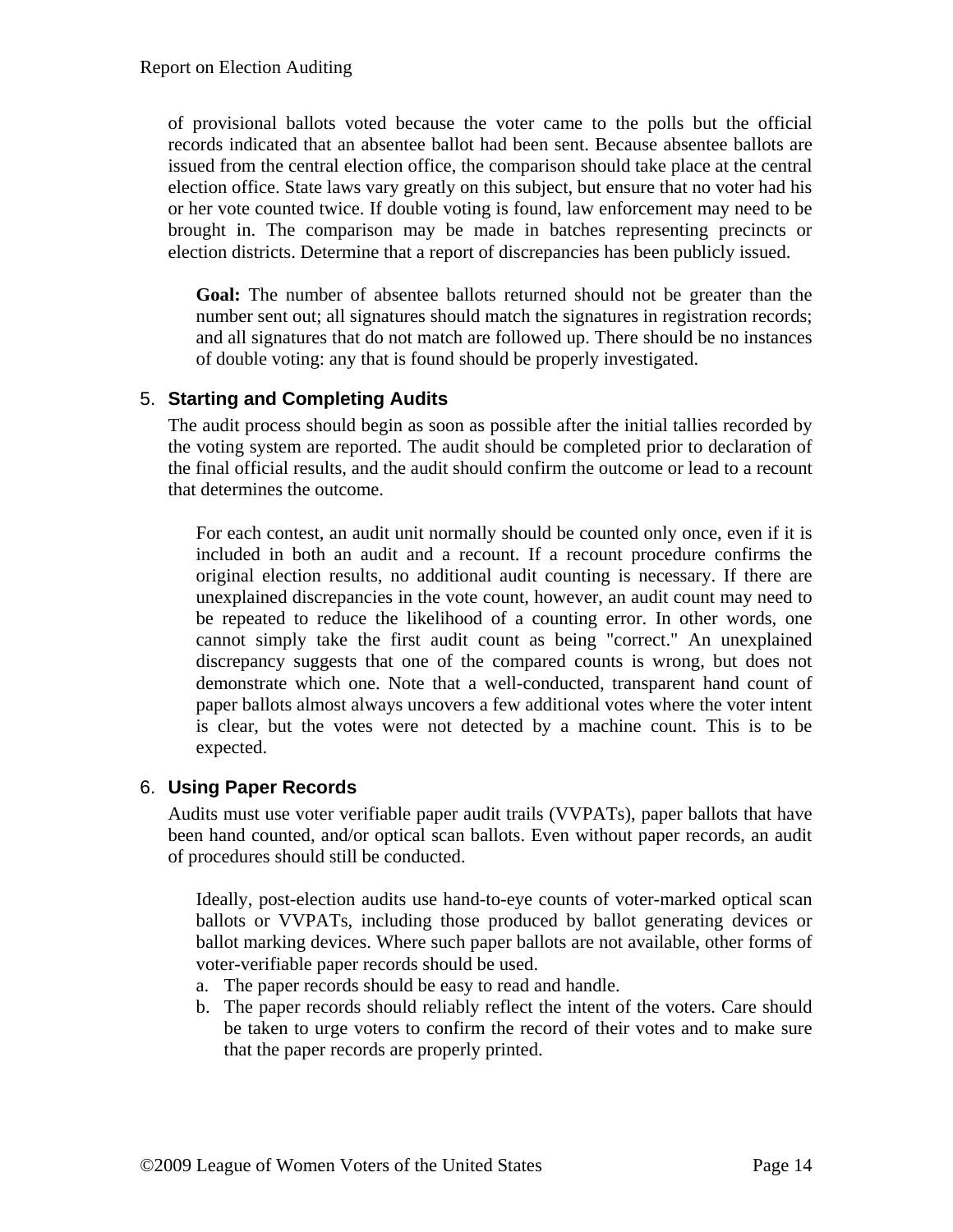The count based on paper ballots/records verifiable by the voter will determine the outcome, except in special circumstances when there is persuasive evidence that the paper ballots/records were compromised. One example of compromised paper records are DRE machine VVPAT print outs that are defective, blank, torn or unreadable for some other reason. Examples of problems with paper ballots include ballots that are included in the original vote count but are destroyed after the close of the election, or ballots that are missing from election materials transported from precinct to central office and cannot be located as securely intact. In such instances, to avoid disenfranchising voters who have cast legitimate ballots, electronic ballot totals may be included in the overall vote totals, but those precincts should not be selected for audit. The decision about which person or entity has the authority to make such a determination about compromised ballots/records should be included in audit legislation or regulations.

#### <span id="page-14-0"></span>7. **Including All Ballots**

Audits should incorporate totals from all jurisdictions and all ballot types including those cast at early voting sites and on Election Day at the polls, absentee, mail-in and accepted provisional ballots.

Ballots from different jurisdictions and ballot types can be grouped and audited in separate phases. But, for each group, the selection of units to count should not commence until preliminary results for all units in that group are reported to the public.

Although the randomly selected audit units are often naturally defined, like audit units for individual machines or precincts, sometimes audit units must be defined as a "batch" or group of ballots. Auditing using batches is necessary both for early voting using DREs and central counting using optical scanners. The reason to use batches for DREs is that the ballots cannot be sorted into precincts without cutting the VVPAT tapes. The reason to use batches for central count optical scanners is that, in many cases, it is impractical to sort by precinct, especially when a large portion of the vote is received by mail or through early voting.

In early voting or voting in vote centers, many precincts and different contests may be recorded on a single DRE and run together on a single VVPAT printout, with other votes in the same contests on other DREs and VVPAT rolls. The same would be true for optical scan machines used in early voting or vote centers, when the machines print vote total receipts. In these situations the ballots should not be sorted into precincts because that would require cutting the VVPAT or vote total receipt printout into unmanageable pieces. Likewise, in some jurisdictions mail-in ballots and early voting may be counted and read centrally, without being sorted by precinct.

It is critically important that each such batch correspond to a distinct reported total from the counting machines. If, for example, the DRE can report vote totals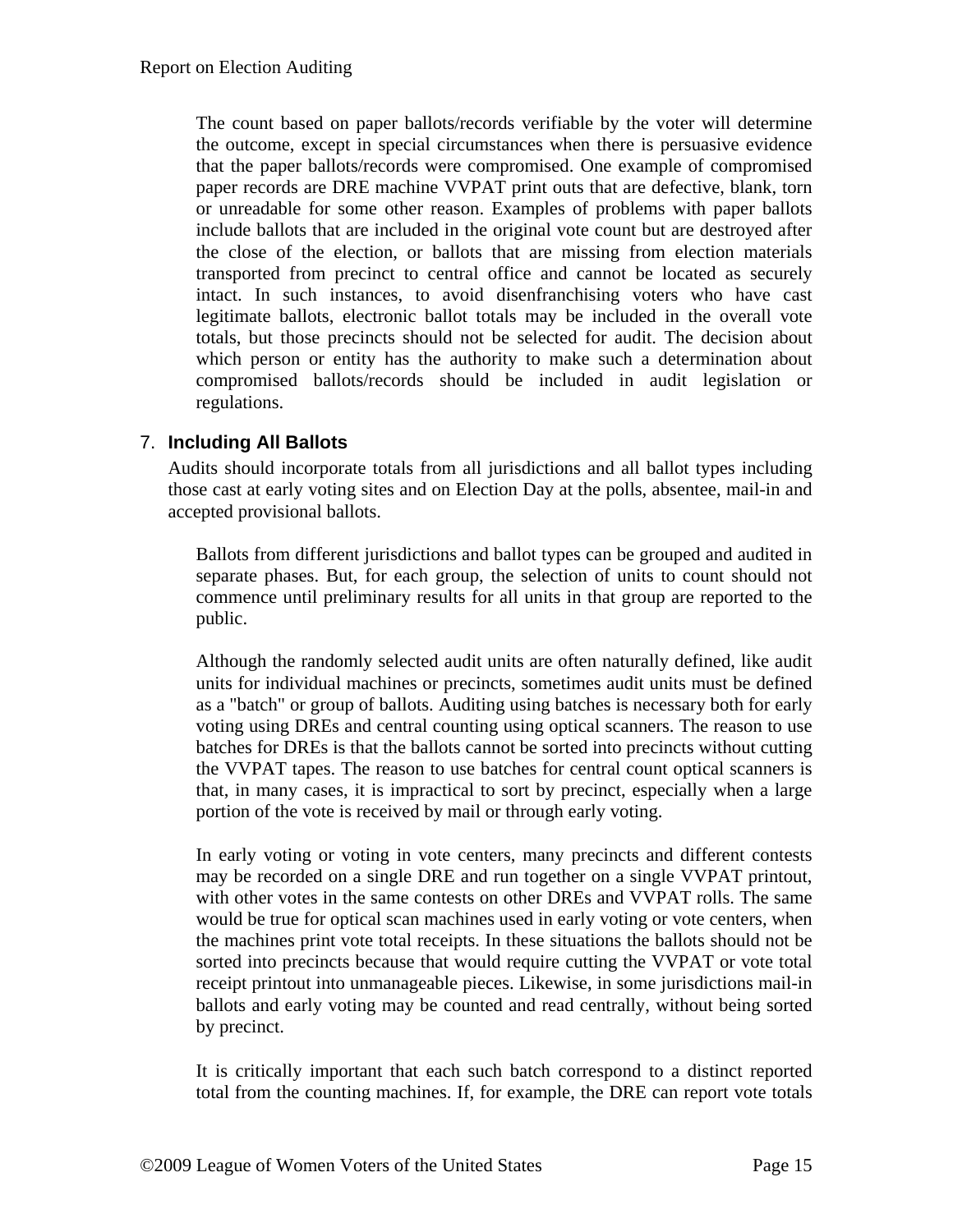in sets of 200 votes, and if those same 200-vote batches can be identified in the paper record and physically grouped, this would be an appropriate audit unit. Unfortunately, many voting systems currently only report tallies by precinct, making it difficult to audit by batch.

It is important to remember that only some races (usually specified in state law) will be subject to audit, so that not all votes on every ballot will be counted in an audit. For example, if the Governor's race is audited, only the ballots cast for that contest will be counted in the audit. Therefore, the multiple ballots that are configured for different races can all be counted together, since the Governor's race is on every ballot.

A significant barrier for conducting audits today is getting accurate, timely preliminary results with the necessary details for conducting an audit. Because the voting machines have no consistent, comprehensive, easy to extract data format, preliminary election results for conducting audits are typically extracted with adhoc software or even by hand from printouts -- a costly, time consuming process subject to error. Improved support in voting systems for reporting in standard machine-readable formats such as EML (Election Markup Language) would make auditing significantly easier and cheaper.

#### <span id="page-15-0"></span>8. **Random Selection of Audit Units**

There should be a statistically based random selection of audit units (precincts, machines, batches of paper records), and the selected units should be fully counted for an audit.

The audit units should be chosen on the basis of a statistical method that considers such factors as the number of ballots in each audit unit, the number of audit units from which the sample is to be taken, and the margin of victory in the audited contest.

#### <span id="page-15-1"></span>9. **Transparency**

The process of counting and comparing should be done publicly, and should begin as soon as possible after the random selection of audit units.

The time and the place of the audit counting and the random selection of units should be announced before either begins. The random selection process and the audit counting should be publicly observable.

**Qualitative measures:** Determine the specific process and time line used. Did the audit process get under way promptly after random selection? How was access by the public ensured? Did the public or candidate representatives actually observe? (It is not necessarily a failure of the process if the public does not choose to observe).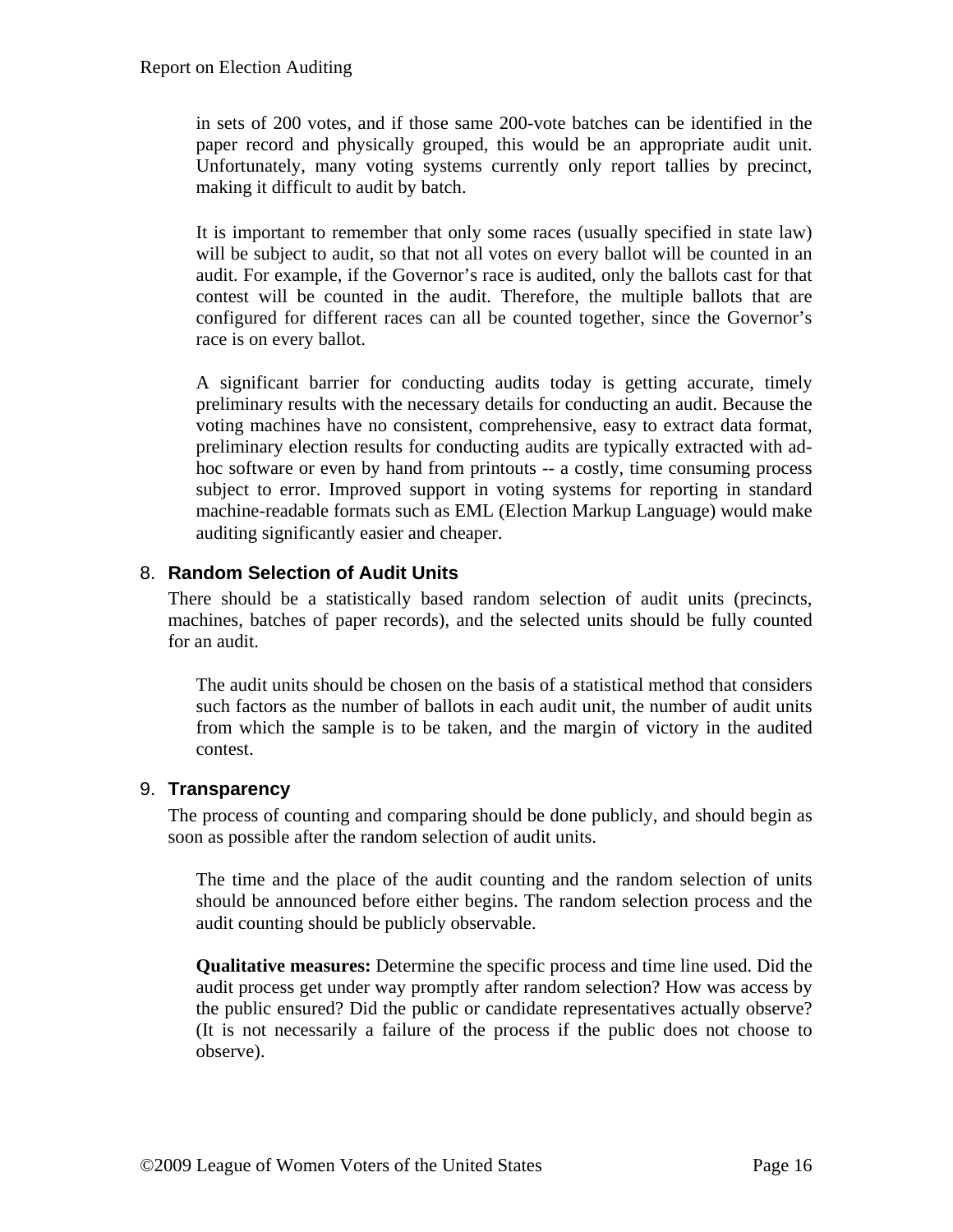#### <span id="page-16-0"></span>10.**Selective Audits**

In addition to the random audits described in these guidelines, selective auditing could be conducted: Candidates, parties, issue committees, election administrators or others as provided by regulation should be allowed to select a limited number of additional audit units or a limited number of total ballots to supplement the randomly chosen audit units.

Such selective auditing draws on the detailed political knowledge of candidates and others to detect discrepancies from normal voting patterns. This can increase audit effectiveness and public confidence.

- a. This type of sample can be used either in conjunction with a random audit, or by itself for a contest not required by regulation to be audited using a random method.
- b. Selective audit units might be chosen based on such factors as major Election Day problems or preliminary results that deviate significantly from historical voting patterns. It would especially help prevent malicious behavior that manipulates a small number of large precincts in the hope of not being caught by the random audit.

As with any vote verification audit step, there should be specific guidelines as to what will happen if a discrepancy is found. The cause of the discrepancy should be sought, and unless explained fully in a way that ensures the integrity of the rest of the votes, additional auditing of votes will generally be necessary.

#### **Some considerations in selective auditing:**

- One way to contain the cost of selective auditing is to require that the requesting candidate or group pay for the additional ballots to be audited. If discrepancies are found that lead to the initial result being overturned, then the requester would be reimbursed. Such a law was passed in Minnesota in the 2008 legislative session. This method could sometimes lead to a likely problem audit unit not being investigated because the candidate was unable to pay for an audit count and elections officials didn't choose to investigate on their own. It also sets a fairly high standard for reimbursement.
- A variant would be to reimburse the requester if a significant discrepancy (as defined in advance) was detected in any of the audit units requested. This seems fairer -- after all, identification of a significant discrepancy in a single audit unit is an important contribution, even if it does not eventually lead to the election being overturned. A third option is to allow the candidates or parties to select a small number of units to audit without charge. This option is subject to abuse, because there is no cost to candidates, but may pay off by ensuring that any discrepancies are properly investigated.
- If there is a fixed number of such discretionary audits, it is important to specify in advance who has the right to request them. You don't want to have a party leader request three, only to have the candidate complaining that the wrong ones were audited.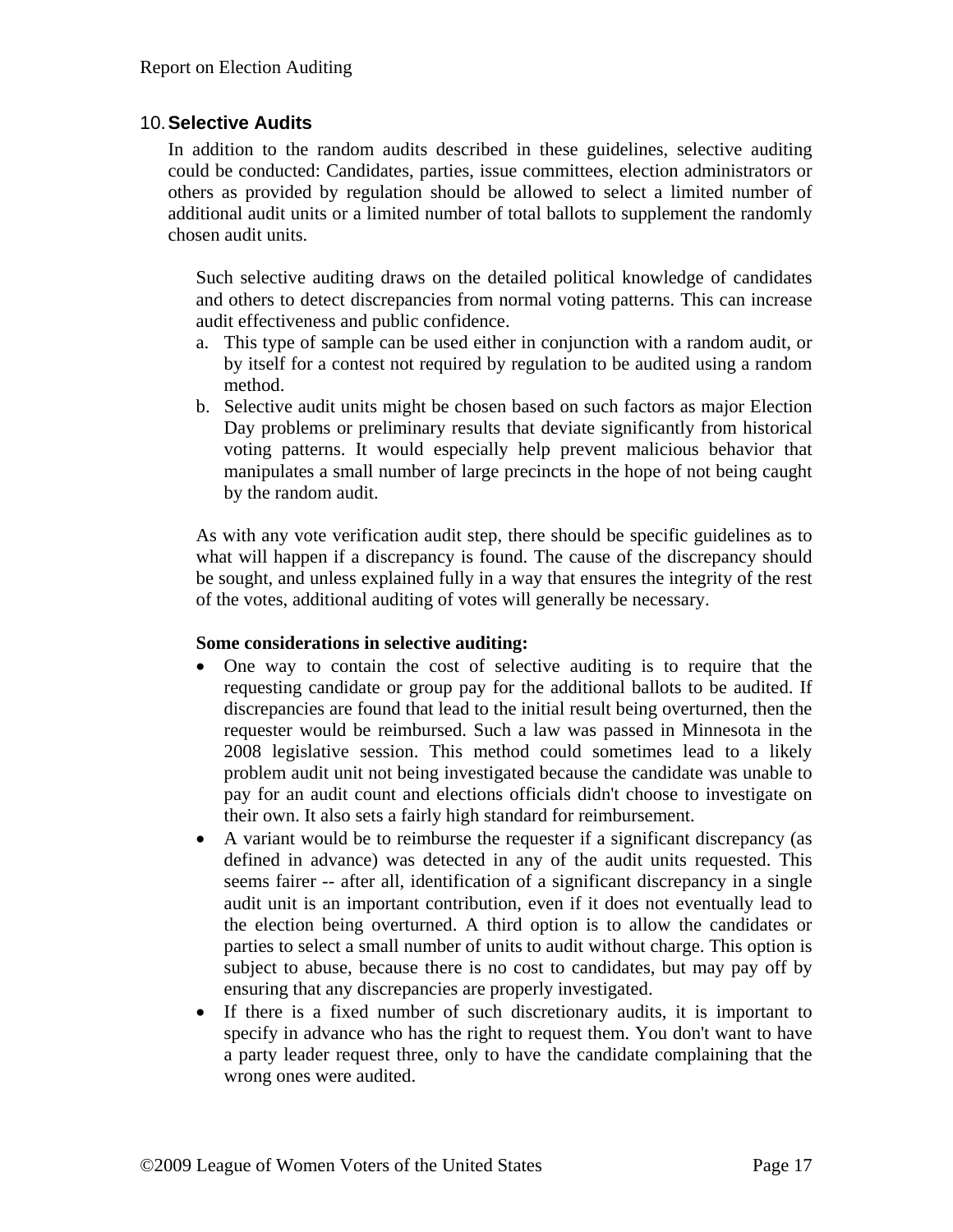#### <span id="page-17-0"></span>11.**Regulation of Audits**

The authority and regulation of post-election audits should be independent of officials who conduct the elections. The actual work of post-election audits may be/is best performed by the officials who conduct the elections, with appropriate oversight.

"Authority and regulation" includes all of the decision-making and procedural components of the audit other than the mechanical processes of audit counting per se. An independent body or board should, for example, decide how many units to sample, and take charge of making the selections. In the event of any discrepancy between counts, that same board will decide how to proceed. Election officials perform only the mechanical side of the audit, under the oversight of the independent board.

The independent board should consist of professionals (auditors, statisticians, etc.) who do not have official ties to political parties or candidates. It should be responsible for establishing rules and procedures for audits.

#### <span id="page-17-1"></span>12.**Ballot Secrecy**

The secrecy of the ballot must be preserved; the order of the votes cast should never be compared to the order in which the voters signed in.

#### <span id="page-17-2"></span>13.**Maintenance of Records**

A public archive of the audit documents, reports and results should be maintained for at least 22 months (the current Federal requirement for retention of election records) and, in the case of electronic records, indefinitely. Consideration should be given to placing the software, all types of firmware, and ballot definition files used in each election into escrow so that they will be available for post-election audits.

#### <span id="page-17-3"></span>C. **How to Do the Audit Counting**

Manual counts, properly done with carefully designed protocols and transparency, are currently the preferred and accepted procedure for election audit counts. Benefits of hand audit counts include full transparency (the public can observe the entire process) and the ability to identify voter intent on improperly marked ballots. A manual audit count can also detect programming errors or other problems such as incorrectly calibrated voting equipment or poorly printed ballots that may distort the results. Furthermore, manual audit counts, which detect a large number of ballots marked incorrectly by voters, could identify a need for better voter education on how to correctly mark a paper ballot.

An audit count that simply repeated the original counting procedure, whether electronically or by hand, would add little value to the election-validation process. There are important differences between an audit count and an original Election Day count, whatever the voting method. Certainly, a manual count of VVPATs is entirely different from the electronic tallying done by DRE machines. But even where voters create original ballots, such as optically scanned ballots, manual audit counting procedures deploy different protocols from Election Day electronic tallies. Visual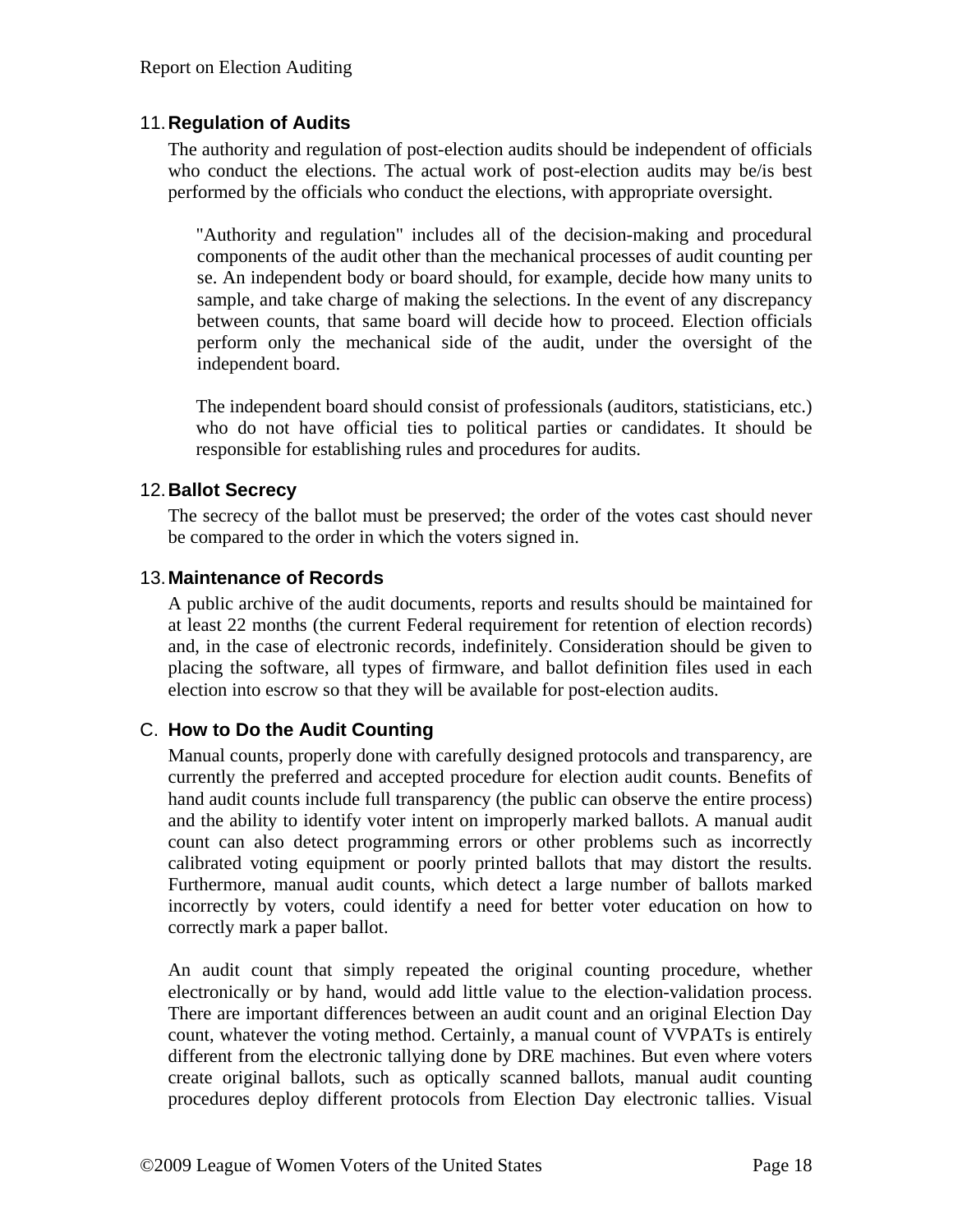inspection of each optically scanned ballot can result in a more accurate determination of voter intent than an electronic tally. When an optical scanner is unable to interpret marks outside the valid marking area, the scanner will determine that the ballot contains an "undervote." However, in the vast majority of cases voter intent is clear to the human eye. As a result, vote totals typically rise when there is a hand recount of an optical scan machine generated tally.

A manual audit count also satisfies the important computer science principle of "software independence," so that as part of a risk-limiting audit, it should prevent an undetected error in the software from changing the outcome of an election**.** 

Some researchers are exploring the possibility of using machine-assisted audits, combined with manual audit counts that check on the accuracy and reliability of the machines.<sup>[1](#page-18-0)</sup> In theory, such audit counts would best be done with different machines and more rigorous procedures from those used for Election Day counts. The advantage of such an approach would be the ability to rapidly check a larger number of audit units than could be tested for a given amount of funding with a hand audit count. There may be times when available resources allow one of two things: (1) a small hand count, probably inadequate for the precision needed or (2) a somewhat larger, quicker count done by machine (with appropriate double checks as noted above). In such cases, it would be necessary to weigh the risk of undetected machine errors and the known problem of mismarked ballots that are likely to be missed in a machine-assisted count against the value of being able to review a larger number of ballots.

If it is contemplated that the audit process could cause a delay in the certification of election results, particularly in instances of legislatively mandated deadlines for certifying election results, states should recognize the potential conflict and adjust election calendars accordingly.

Because the cost of an adequate hand audit count is ordinarily a small part of the cost of running an election, we do not recommend any alternative method at this time.

Some very good and specific manual methods for counting ballots exist, such as having counters from different parties each count without knowing the total. If they agree with each other and the total, the result is certified. If not, they count again. Alternatively, ballots can be counted into piles, which are counted by at least two people with the results being totaled at the end. See the Resources list for some links to specific methods in current use.

 $\overline{a}$ 

<span id="page-18-0"></span><sup>1</sup> Machine-Assisted Election Auditing, Calandrino, Halderman, and Felten, Proc. of the 2007 USENIX/ACCURATE Electronic Voting Technology Workshop (EVT'07), August 2007.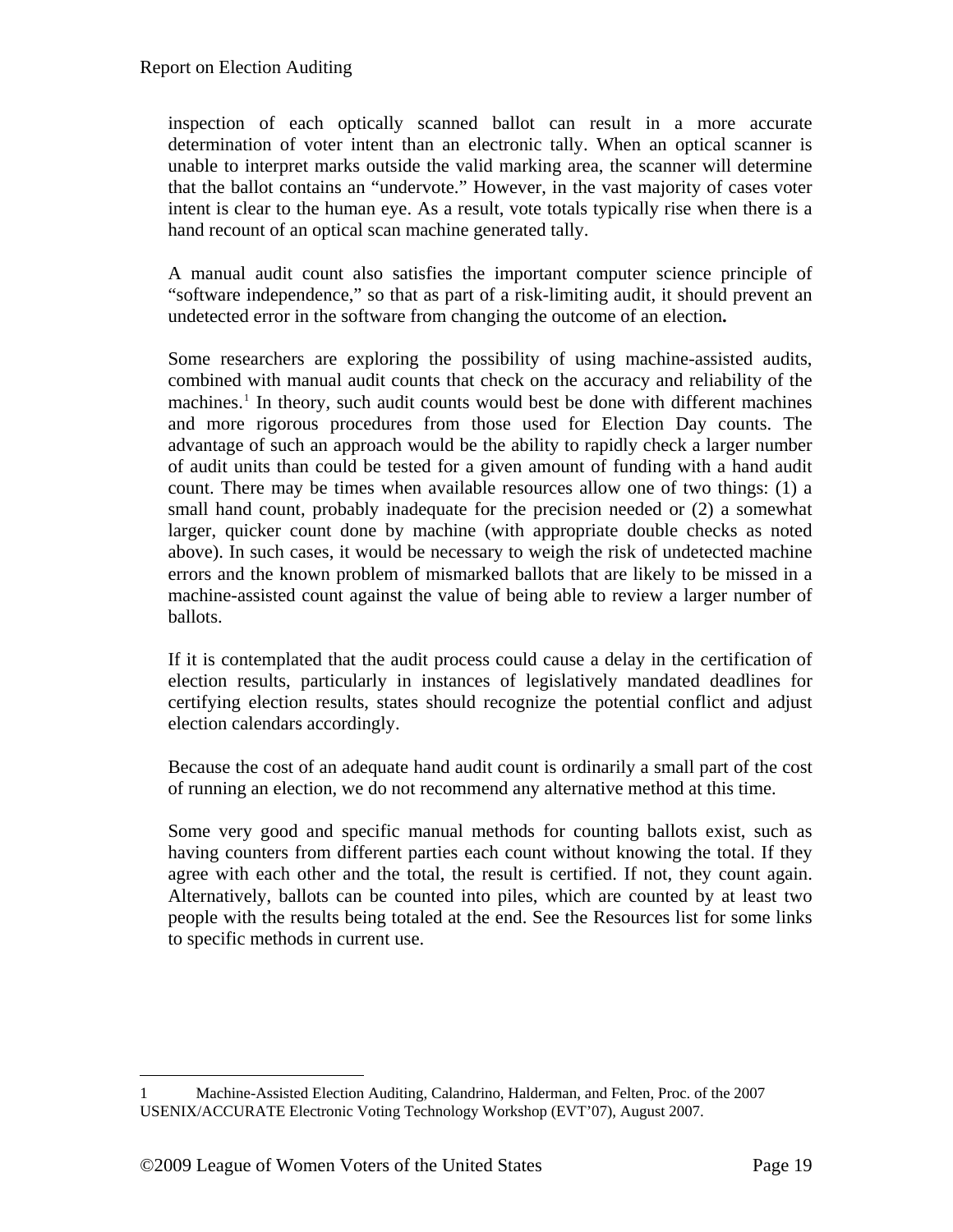### <span id="page-19-0"></span>D. **Reporting Guidelines**

#### <span id="page-19-1"></span>1. **Audit Report**

After the audit, the probability that fraud or error of sufficient magnitude to alter the electoral outcome would have been detected in each contest should be calculated and publicized to promote continuous improvement.

#### <span id="page-19-2"></span>2. **Audit Results**

All final results, along with a disclosure of all discrepancies, should be reported to the public and available indefinitely in a public archive.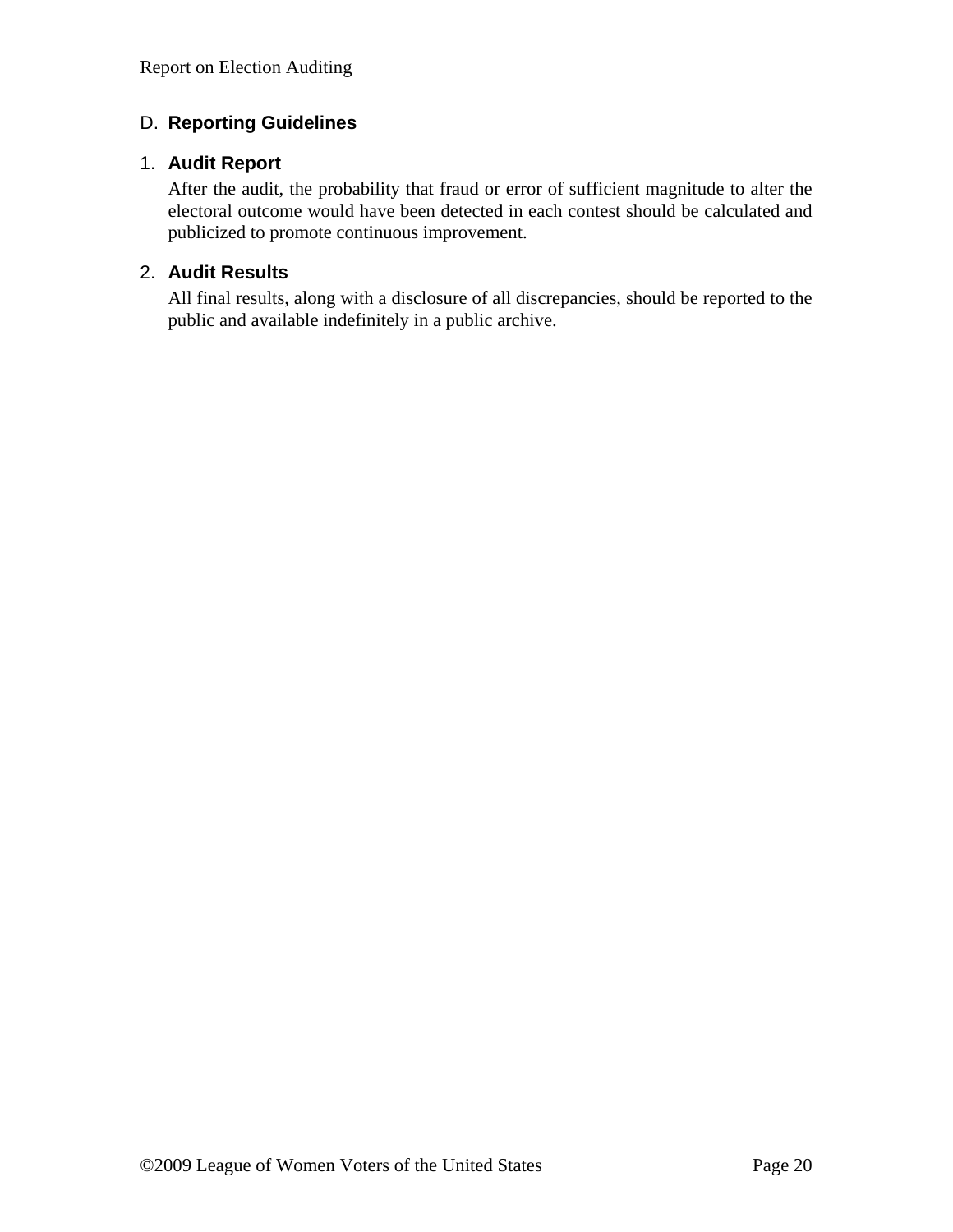# <span id="page-20-0"></span>**Criteria for an Election Auditing Law**

An election audit is a set of procedures designed to demonstrate to candidates and the public that the election was conducted accurately, that voting equipment counted votes properly, that only qualified voters cast ballots in the election, and that the right of eligible citizens to vote and to experience an efficient and fair voting process, were respected.

Defined in this way, the full audit process includes:

- (1) Activities typically undertaken before or between elections, such as evaluation of the following: the voter registration process, the voting machines to be used, the electronic poll books and all procedures for running the election;
- (2) Evaluation of procedural aspects of the election, such as wait times, polling place worker performance and whether there were appropriate controls on the chain of custody for all election equipment, materials and ballots; and
- (3) Procedures to determine the accuracy of the reported election results themselves. Properly performed audits will guard against both deliberate manipulation of the election and software or programming problems, since any of these factors could alter an outcome.

The following are criteria that can be used to analyze proposed legislation or to help in the development of new legislation. A well-formulated election auditing law will include as many as possible of these provisions. Further detail, guidelines and explanations are cross-referenced to this report's section on "Recommended Guidelines for Election Audits".

#### <span id="page-20-1"></span>A. **Process Audits**

- 1. **There should be periodic reviews or audits of election processes and procedures.** These audits should relate to such topics as voting systems security and testing, allocation of voting machines and personnel, training of election personnel, procedures for early voting, provisional voting and absentee voting, and chain of custody for all types of ballots. Ballots should be laid out or produced in such a way that voters can easily verify them. (See page [5](#page-4-0), section on Guidelines for Auditing of Election Procedures and Processes.)
- 2. All processes and procedures must be documented in order to maintain audit trails. (See page [5,](#page-4-1) section A-2.)

#### <span id="page-20-2"></span>B. **Post-Election Audits**

- **1. Paper ballots or voter verifiable paper audit trails (VVPATs) must be used in the audit.** These would include ballots produced by DREs, ballot marking devices, optical scanning machines and hand marking. Even without paper records, an audit of procedures should still be conducted. (See page [14](#page-13-1), section B-6.)
- 2. **The post-election audit process should cover selected races and ballot measures in all elections** – primary, general and special elections; federal, state, county and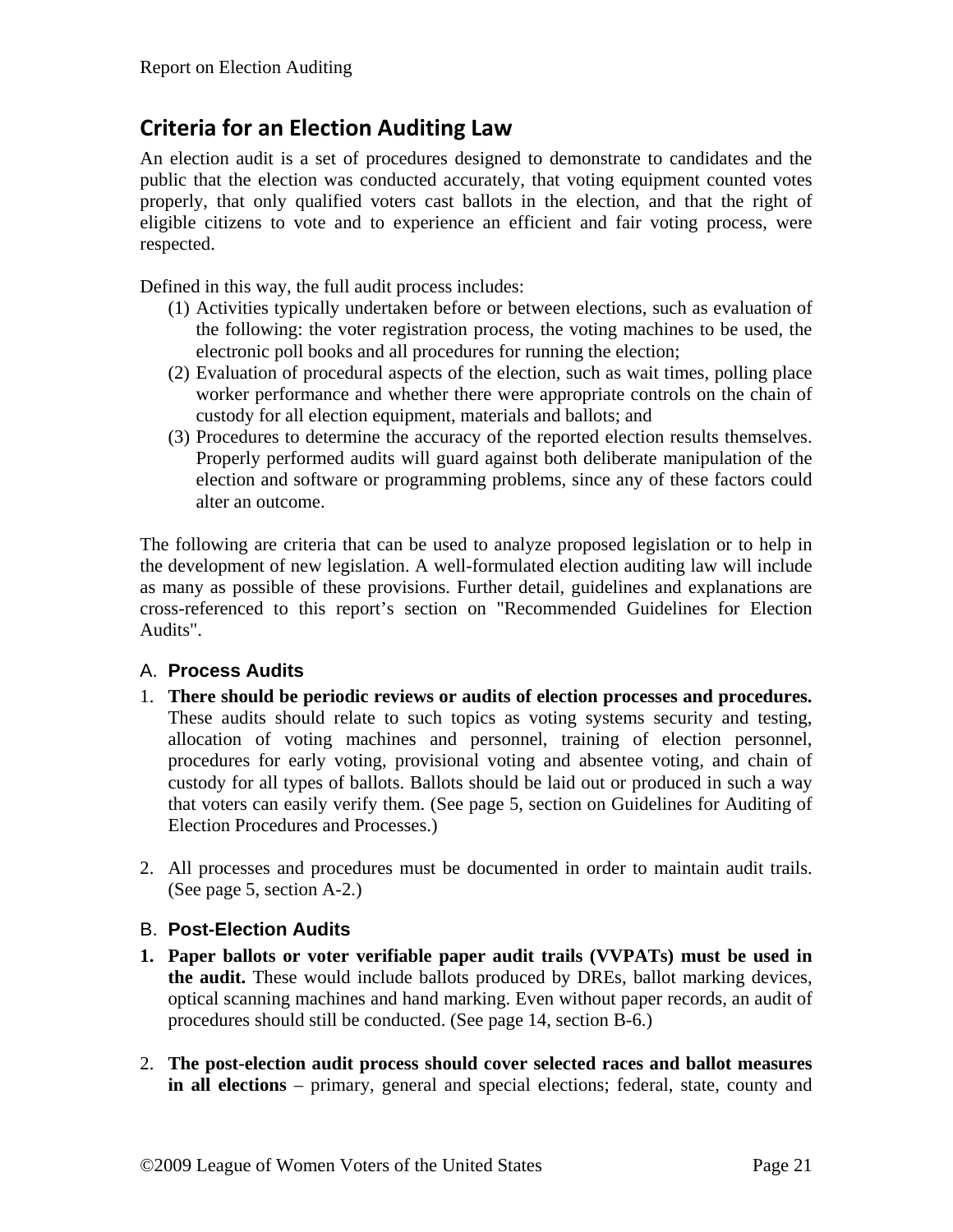local. (See page [10](#page-9-1), introduction to section on Guidelines for Conducting an Audit of Election Results.)

- 3. **Audits should be completed prior to certification of the vote counts.** The count, based on paper ballots/records that are verifiable by the voter or directly created by the voter, will determine the outcome except in special circumstances where there is persuasive evidence that the paper ballots/records were compromised. (See page [14](#page-13-0), section B-5.)
- 4. **There should be an independent audit board that is appointed by state official(s) not involved in the administration or conduct of elections.** (See page [18,](#page-17-0) section B-11.) The audit board should:
	- a) Consist of professionals (auditors, statisticians, etc.) who do not have official ties to political parties or candidates;
	- b) Be responsible for establishing rules and procedures for audits;
	- c) Be responsible for general oversight of audits; and
	- d) Make decisions regarding the need for expansion of certain audits to larger samples and the need to adjust vote counts as a result of audit.

The actual work of post-election audits may be best performed by the officials who conduct the elections under the supervision of the independent audit board.

- **5. Audits and development of audit protocols should be open to the public at both state and local levels.** Results of audits should be announced publicly and should contain reconciliations with original tallies, over and under votes, blank ballots, spoiled ballots, etc. (See page [5,](#page-4-1) section A; page [10](#page-9-1), section A; page [16,](#page-15-1) section B-9; and page [20,](#page-19-0) section D.)
- **6. Statistical principles must play a key role in deciding how many audit units are selected for audit.** The number of units to audit should be chosen so as to ensure there is only a small predetermined chance of confirming an incorrect outcome. To accomplish this aim, it is critical that the number of units audited be tied to the closeness of the race (closer races calling for a larger number of units to be audited). Also, best practices emphasize the *number*, not the percentage, of units to be audited. There should then be a random selection of units and the selected units should be fully recounted. (See page [11,](#page-10-0) section A-2, and page [16,](#page-15-0) section B-8.)
- **7. Escalation protocols (i.e., what actions to take when discrepancies are found between an audit count and the announced preliminary results) must be clearly defined in advance.** In general, these must be statistically based, and should be designed to ensure that a sufficient number of audit units are counted so as to have only a small predetermined chance that the process will confirm an incorrect outcome. In some cases this will require a complete recount of the entire race – election procedures should be clear in advance about the conditions under which this will occur. (See page [11](#page-10-0), section A-2.)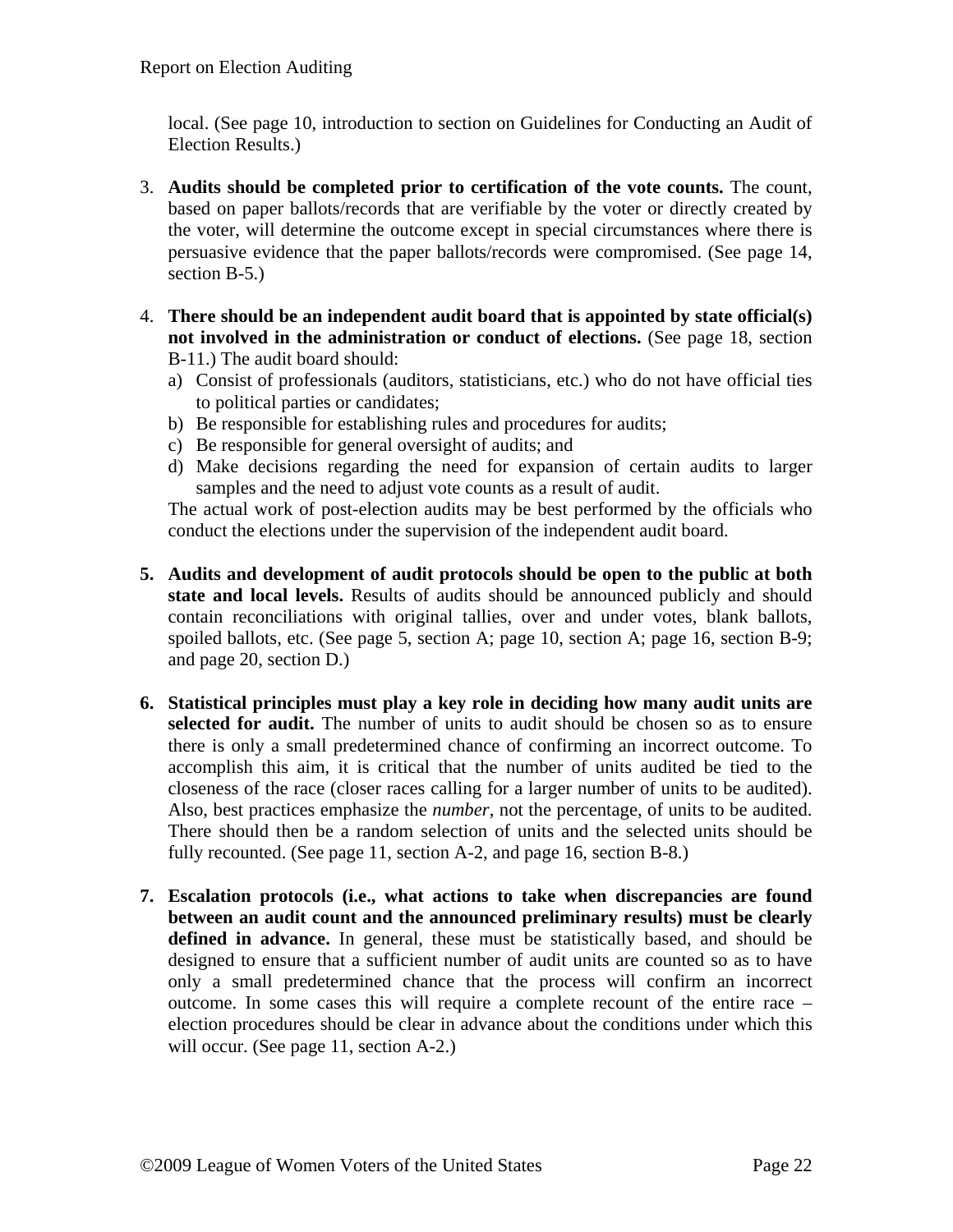- 8. **Making available a Discretionary Partial Audit (in which a losing candidate chooses a limited number of audit units to be manually audited) may increase public confidence in the election result**. Requesting candidates may be required to pay for the additional units to be audited unless the initial results are overturned. (See page [17,](#page-16-0) section B-10.)
- **9. Audit procedures should cover absentee, overseas and provisional ballots as well as those cast in person.** Where early voting is allowed, special procedures should be developed for auditing ballots cast at early voting centers. (See page [15,](#page-14-0) section B-7.)
- **10. Follow up should be required to determine the causes of all discrepancies between audit counts and the original ballot counts.** (See page [12,](#page-11-0) section A-3.)
- **11. All voting system software, including all types of firmware, should be available for post-election audit if other causes of discrepancies have not been found.** (See page [18,](#page-17-2) section B-13.)
- **12. The secrecy of the ballot must be preserved.** It should never be possible to determine the identity of the voter for any vote cast. (See page [18](#page-17-1), section B-12.)
- **13. Election records for all elections should be maintained for at least as long as required by Federal law** (22 months at the present time). (See page [18,](#page-17-2) section B-13.)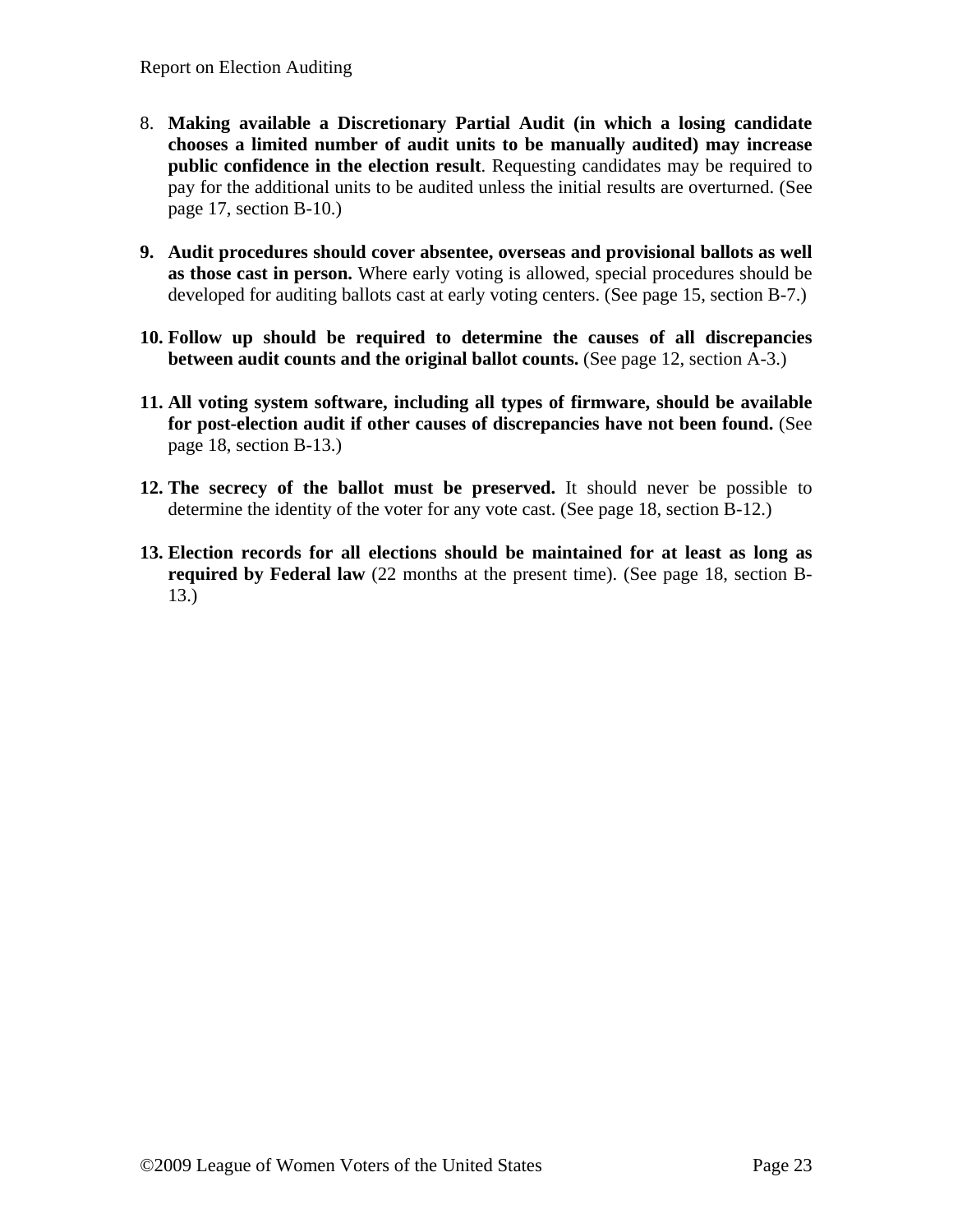# <span id="page-23-0"></span>**Glossary of Election Audits Terminology**

- **Absentee ballots:** Originally this term referred to ballots submitted by individuals who were unable to go to the polls on election day, due to travel, business, illness or other reasons. Today, in some jurisdictions, no reason for voting "absentee" is required, and *absentee ballots* have come to mean ballots submitted outside of the polling place, often days in advance of the *election*, without respect to whether or not the individual could have voted at the polls.
- **Accessibility:** In the context of voting, *accessibility* is a measure of the ease of use of a *voting system* for people with disabilities.
- **Audit unit:** In order to conduct a proper audit, votes must be recorded and organized in sets that can be sampled. In many jurisdictions, votes are recorded and organized by precinct or by individual machine. Either of these could be an "*audit unit.*" In other settings, or where *absentee ballots* are involved, some method of batching votes into groups that can be handled and verified as a "unit" is required as well.
- **Ballot definition file:** In order to interpret an *optical scan* ballot or properly categorize touches on the screen of a *direct electronic recording* device, the machine has to have a complete set of information about what every place on the ballot or screen means, and exactly how to tally it. This kind of information constitutes the *ballot definition file*. If mistakes are made in the *ballot definition files*, votes could be incorrectly attributed to the wrong candidates or *race* results.
- **Ballot Generating and Ballot Marking Devices:** These devices generate or mark paper ballots. They differ from *voter verifiable paper audit trails* (*VVPATs*) in that a *VVPAT* is intended only as an auditable ballot or record of the vote. A *VVPAT* is not generally counted except as part of an audit. Note the distinction between a ballot (actually counted in the *election*) and an audit trail (available to count but not necessarily used unless selected for audit). Both *ballot generating* and *ballot marking devices* are intended to allow people with disabilities, especially voters with vision impairment or significant physical limitations, to produce paper ballots that can be counted and audited. Thus:
	- **Ballot generating device:** A *ballot generating device* allows a voter to make selections electronically and then prints a paper ballot (typically one that can be read by a scanner) that represents those selections.
	- **Ballot marking device:** A *ballot marking device* allows a voter to make selections electronically, after which a paper ballot (typically one that can be read by a scanner) that has been inserted into the machine is marked to represent those selections.

**Ballot measure:** A question for public vote other than for a candidate for office.

- **Chain of custody:** The procedure by which public records, documents or other items (like vote counts or ballots) are recorded and passed along from the point of origin until final destination. There must be records and protocols for transferring these records from one official to another.
- **Direct recording electronic (DRE) device:** A computerized voting machine that records votes in its computer's memory.
- **Discretionary partial audit:** This refers to the option for a candidate or party (usually on the losing side) to have *audit units* of their choice counted. The idea is to take advantage of the awareness of candidates of typical voting patterns to help identify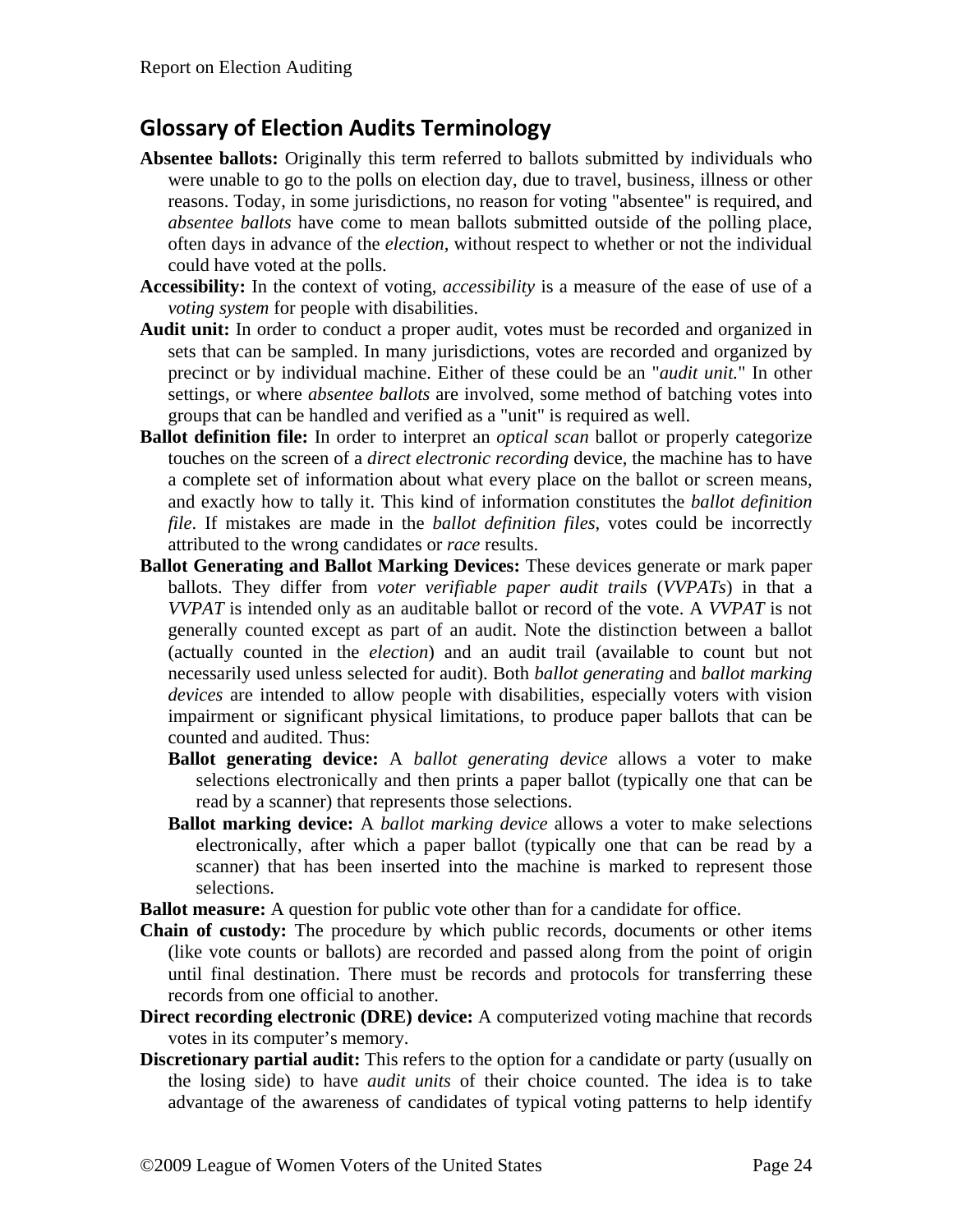possible problems or *audit units* with unusual voting patterns. Also called challenge audit, selective audit and free audit.

- **Election:** As used in this context, an "*election*" refers to the entire set of *races* and *ballot measures* that are decided together during one period of voting. Thus, even if every *election* is audited, not every *race* may be included.
- **Election audit:** The general term for all aspects of an election review, from "*process audit*" activities to check the process, to "*post-election audit*" activities to verify the actual results.
- **Escalation protocol:** A set of guidelines for further actions to take when discrepancies are found between an audit count and preliminary announced results. These protocols should be guided by valid statistical methods, which may allow an election *outcome* to be confirmed without a full *recount*.
- **Executable files:** The computer files that contain the computer readable program instructions, usually in a form not easily readable or modifiable by people.
- **Firmware:** Defined in two different ways. Sometimes refers to programs embedded in read-only memory, hence not able to be modified, or otherwise requiring special procedures to modify. In elections contexts, the term has come to be used for all software run at the precinct level, as distinct from "software," which is any program run centrally. At one time the precinct level programs were read-only and unalterable, but this has changed, and the concept of *firmware* as not being subject to modification has been lost.
- **Fixed percentage audit:** In a *fixed percentage audit*, the number of *audit units* to sample is a percentage of the total number, sometimes determined by the margin of victory. Generally this is not as effective as a statistically based *risk limiting audit*.
- **Metadata:** Information that facilitates use or interpretation of other data. For example, in order to interpret the marks on an *optical scan* ballot or the electronic choices made on a *direct electronic recording* device, the machine needs information about where and how each *race* and candidate is coded (the *ballot definition file*). In this context, a *ballot definition file* is thus an example of *metadata* that enables interpretation and tallying of the actual physical or electronic entries by the voter.
- **Optical scan system:** A method of voting in which the voter marks the ballot to fill in a small area or connects a broken arrow on the ballot to indicate a selection. The selections are then read optically and counted electronically by a computer-based system.
	- **Central-count:** Some optically scanned ballots are delivered to a central location and read there. Precinct information may not be retained. Typically, the voter is not provided with feedback on possible *overvotes* or *undervotes*.
	- **Precinct-based:** Optically scanned ballots may be read directly at the precinct, and a record of the results determined at that level. Typically, precinct based *optical scan* machines provide feedback to the voter, warning of *overvotes* and *undervotes*, though the undervote warning is frequently disabled. (The federal Help America Vote Act (HAVA) requires that voting machines give notice of *overvotes*.)
- **Outcome:** As used in this context, the *outcome* of an election *race* is, "Who won?" Thus, a statement that an audit is designed to verify the *outcome* does *not* mean that the exact counts, which may be wrong, have been verified. As long as the correct winner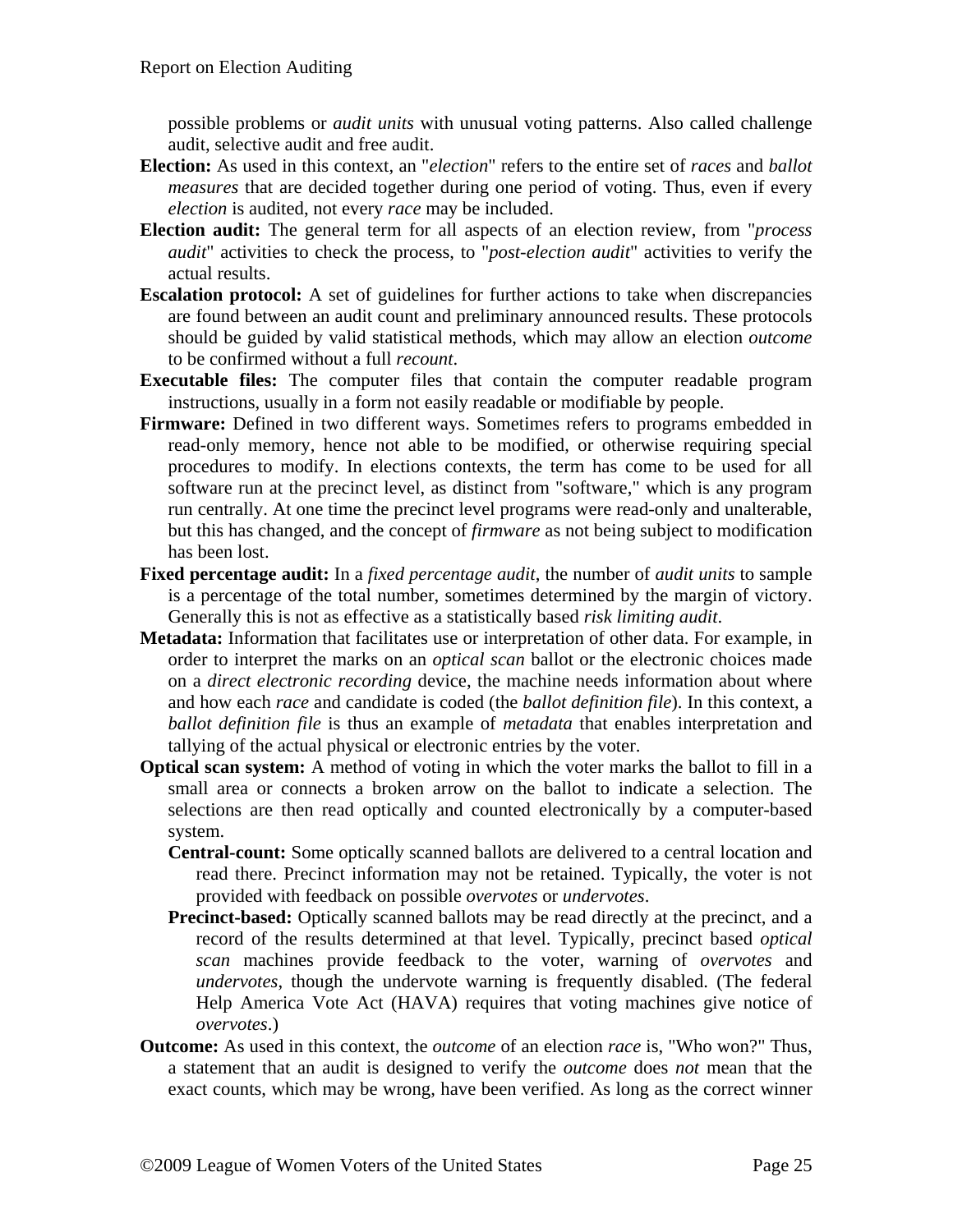is declared, the "*outcome*" is said to be correct.

- **Overvote:** Selection by the voter of more candidates in a given *race* than he or she is allowed to vote for. An example would be if the voter chooses two candidates for President. A computerized voting machine can be programmed to alert the voter to this problem in time to correct it. Since ballots with *overvotes* will necessarily be excluded from the *races* in which the *overvote* occurs, it is important that they be avoided.
- **Performance measure:** A system of objective measurement of governmental activities to allow for benchmarking and/or for observing changes over time.
- **Post-election audits:** An audit of the actual election results to either confirm the accuracy of the *election* or lead (perhaps through an intermediary *escalation protocol*) to a complete *recount* of the *race* being audited.
- Post-election software review (audit): Review of all the computer programs that generate the *voting system* software, together with *metadata*, including *ballot definition files*. A post-election software audit is often part of a full *post-election systems review* (audit).
- **Post-election systems review (audit):** Review of all components of election voting and tallying systems that could influence the results of an *election*, including hardware, operating system files, software *source code* files, *executable files*, *firmware* and *metadata* such as *ballot definition files*. A post-election software audit tends to be deployed when discrepancies between an audit count and a machine count cannot be explained by other auditing methods.
- **Process audit:** A term sometimes used for audits that are not time sensitive and can take place between *elections*. This may include an analysis of the distribution of voting machines, lengths of lines at the polling places, appropriateness of the *chain of custody* for ballots and much more. The entire electoral process can be inspected top to bottom in a *process audit*.
- **Provisional ballot:** If a voter is not on the list at the polls or otherwise not allowed to vote, but the voter believes this to be an error, federal law requires that he or she be offered a "*provisional ballot.*" This allows the voter to indicate his or her choices. Later, when there is time for investigation, it will be determined if the voter indeed had the right to vote (in which case the *provisional ballot* is treated as a valid ballot) or not.
- **Race:** A specific contest within an *election*, such as a *race* for legislator, or a *ballot measure*.
- **Random selection***:* A process for choosing a sample (as of *audit units*) by chance, that is "randomly," as opposed to selecting them according to a criterion or an individual's judgment. Randomness is used so that anyone wishing to subvert the *election* cannot know beforehand which units will be audited. Therefore, in the voting context it is crucial that the *random selection* be made after the initial tabulation.
- **Recount (as distinguished from an audit):** As used in this context, a "*recount*" refers to the entire *race*, rather than to a selected set of *audit units*, which are merely "counted," not "recounted". A *recount* is typically used when a *race* has some specified narrow margin of votes, or when some problem is found, such that there is doubt about the *outcome*. *Recounts* determine the results of an *election*, while an audit checks *voting system* performance.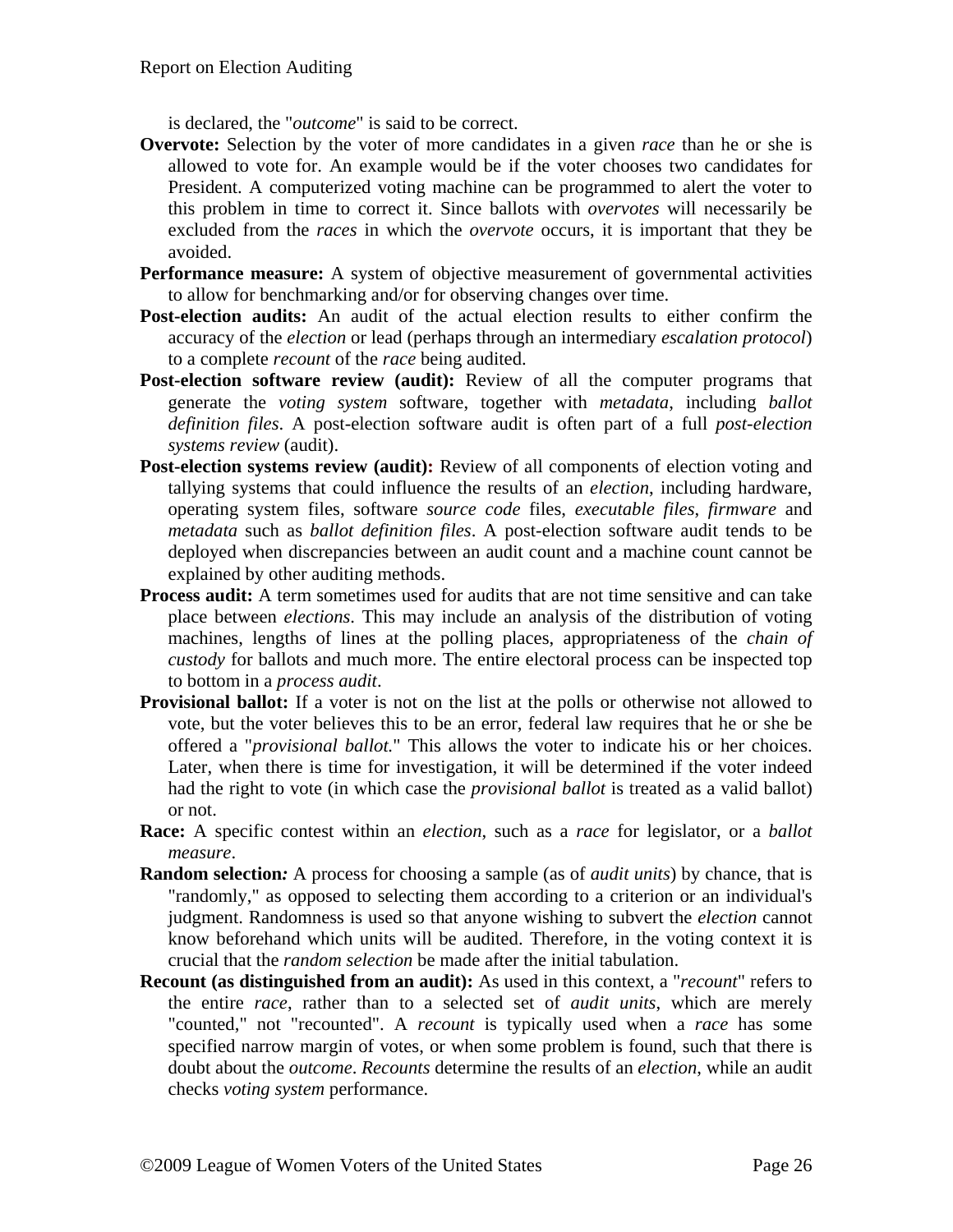- **Risk limiting audit:** As opposed to a *fix percentage audit*, a *risk limiting audit* attempts to determine the number of *audit units* to sample in such a way as to hold the probability of missing a problem to a small pre-determined level. Typically this involves estimating the number of units to sample, rather than the percentage of them, and will use statistical principles.
- **Source code:** Computer programming written in a language that people can read, such as Visual Basic, Fortran, or C++. A computer program (called a compiler) translates the human-readable *source code* into the *executable files* that a computer can read directly.
- **Top-to-bottom review:** A review of all aspects of a *voting system*, including hardware, software, documentation, usability, *accessibility*, reliability, accuracy and security.
- **Undervotes:** The opposite of *overvotes*. The voter has not voted for the permitted number of candidates in a particular *race*. For example, suppose there are three open seats on the County Commission, but the voter only selects two. Undervoting is valid and will not invalidate any part of the ballot, but will reduce the impact of the voter's intent if he or she has not voted for all candidates of interest.
- **Vote center:** A polling place that combines multiple precincts, sometimes called a super precinct. In some cases a *vote center* may replace traditional precinct level polling places. In other cases, *vote centers* may supplement precinct level polling places by offering voters the opportunity to vote at either a centralized location or at their regular polling place.
- **Voter access cards:** In some jurisdictions, voters are given a generic card that can be inserted into a voting machine to allow them to vote. This is a voter access card. Typically they are not unique, and many voters use each one.
- **Voter authority cards:** In many jurisdictions, a voter is given a card with his or her name on it after his or her name is verified as being in the official list. This card allows the individual to vote. Typically these cards are unique to the voter and can be counted after the *election* and compared with the number of voters checked in and the number of votes cast.
- **Voter verifiable paper audit trail (VVPAT):** In a *DRE* device, the voters' choices are stored electronically, making it impossible to conduct a manual audit or *recount*. To facilitate such audits or *recounts*, the *DRE* often has a printer attached that produces a paper copy (or *voter verifiable paper audit trail*) of the voter's choices for the voter to verify, which some voters do and others do not.
- **Voting system:** The total combination of mechanical, electromechanical or electronic equipment (including the software, *firmware* and documentation required to program, control and support the equipment) that is used to define ballots, cast and count votes, report election results and produce any audit trail, as well as any materials provided to voters.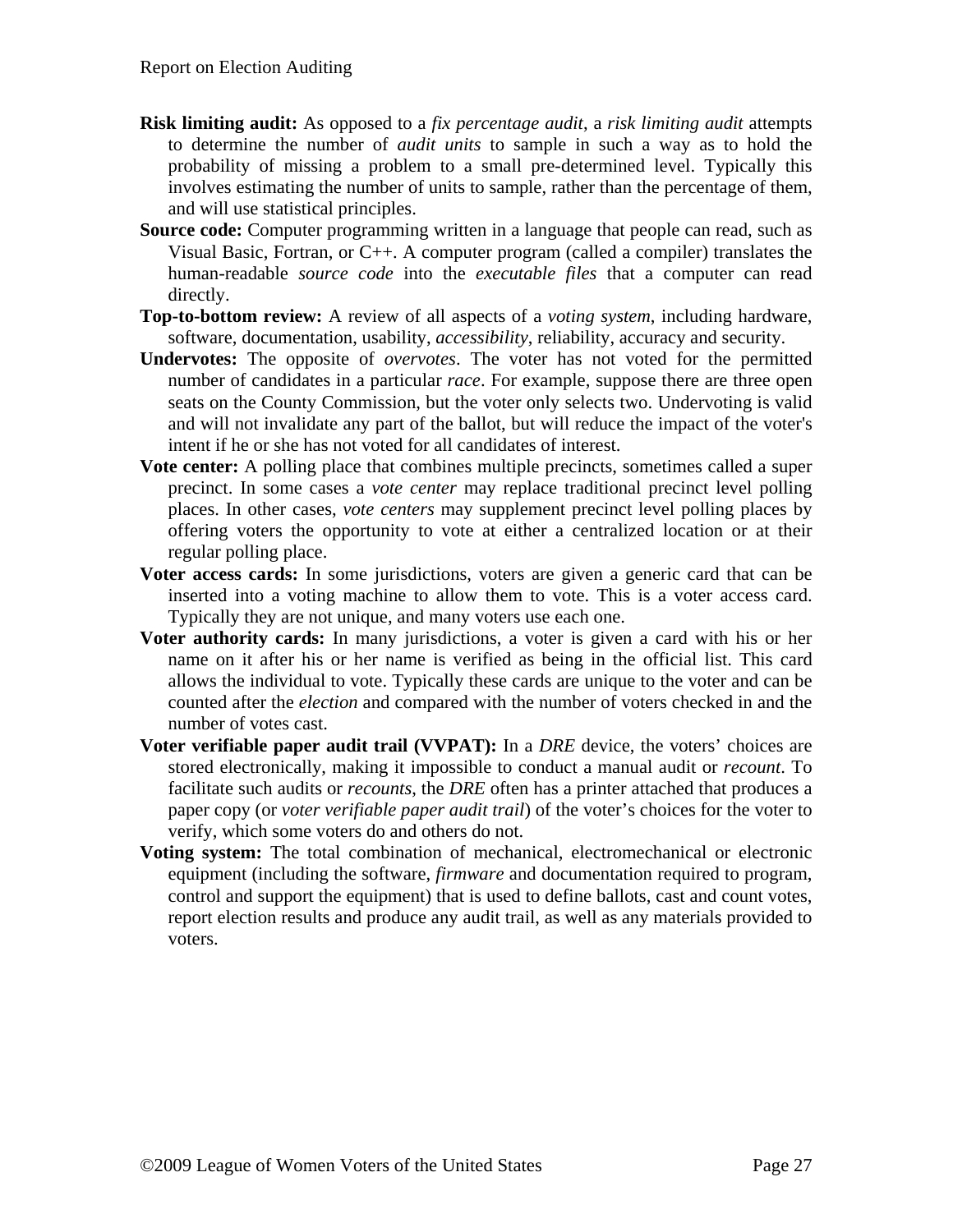# <span id="page-27-0"></span>**Election Audits Resources**

#### <span id="page-27-1"></span>A. **Reports**

**Safeguarding the Vote** (July 2004). This LWVUS publication makes recommendations for election officials about the security of voting systems and about voter registration systems.

[http://www.lwv.org/AM/Template.cfm?Section=Voter\\_Information2&TEMPLATE=/CM/ContentDis](http://www.lwv.org/AM/Template.cfm?Section=Voter_Information2&TEMPLATE=/CM/ContentDisplay.cfm&CONTENTID=10509) [play.cfm&CONTENTID=10509](http://www.lwv.org/AM/Template.cfm?Section=Voter_Information2&TEMPLATE=/CM/ContentDisplay.cfm&CONTENTID=10509)

#### <span id="page-27-2"></span>B. **Post-Election Audits**

**Restoring Trust in Elections** (August 2007), Lawrence Norden, Aaron Burstein, Joseph Lorenzo Hall and Margaret Chen, for the Brennan Center for Justice at New York University School of Law and the Samuelson Law, Technology & Public Policy Clinics at the University of California, Berkley School of Law. The researchers convened a blue ribbon panel of statisticians, voting experts, computer scientists and several of the nation's leading election officials to develop the report. This report is limited to postelection audits of voter-verifiable paper records and includes a review of current and proposed audit models, audit best practices and directions for future work. Executive summary:

[http://www.brennancenter.org/content/resource/post\\_election\\_audits\\_restoring\\_trust\\_in\\_e](http://www.brennancenter.org/content/resource/post_election_audits_restoring_trust_in_elections_executive_summary/) [lections\\_executive\\_summary/](http://www.brennancenter.org/content/resource/post_election_audits_restoring_trust_in_elections_executive_summary/)

Full report: [http://brennan.3cdn.net/f1867ccc368442335b\\_8em6bso3r.pdf](http://brennan.3cdn.net/f1867ccc368442335b_8em6bso3r.pdf)

**Principles and Best Practices for Post Election Audits** (July 2008). This is the most current draft; the document was developed with input from persons with experience conducting and observing post-election audits, statisticians, political scientists and elections officials. It details the principles considered central to the conduct of meaningful post-election audits and provides examples of best practices for carrying out those principles.

<http://electionaudits.org/node/18>

**Evaluation of Audit Sampling Models - Final Report, Post-Election Audit Standards Working Group, California** (July 2007). The Working Group was composed of experts in the fields of computer science, financial auditing, statistical analysis, election reform advocacy, and city and county government. Their charge was to examine California's four-decades-old manual audit requirement and assess how it could be strengthened and made more effective.

[www.sos.ca.gov/elections/peas/final\\_peaswg\\_report.pdf](http://www.sos.ca.gov/elections/peas/final_peaswg_report.pdf)

**State audit laws -- key provisions and map:** A summary of state audit provisions including key language from each, compiled by Verified Voting Foundation. <http://verifiedvoting.org/audits>

**Searchable database of state audit laws**: An excellent resource for comparing state audit provisions, compiled by Citizens for Election Integrity Minnesota. <http://www.ceimn.org/state-audit-legislation-reference-guide>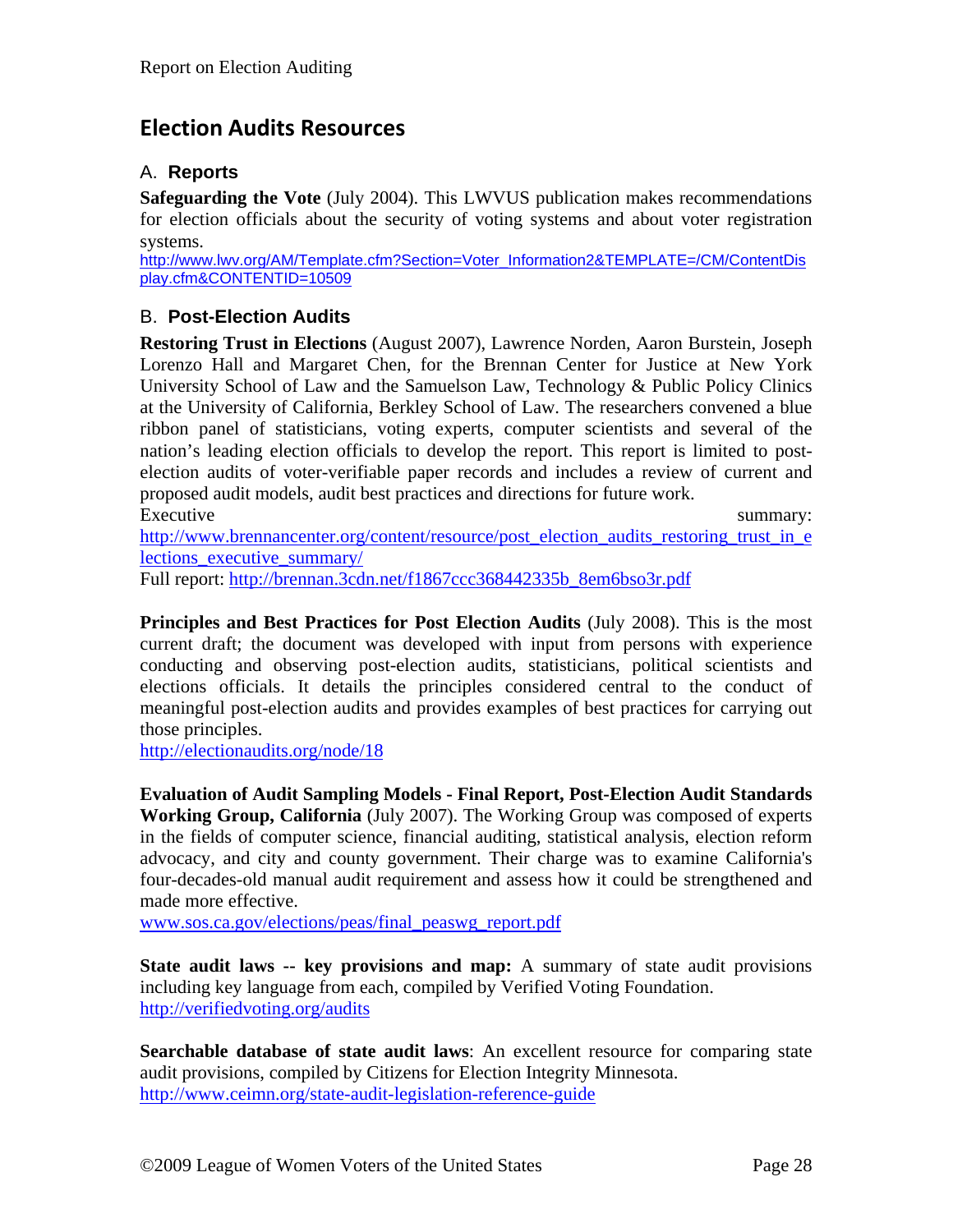**Report and Analysis of the 2006 Post-Election Audit of Minnesota's Voting Systems**  (April 2007), Citizens for Election Integrity Minnesota. This reports on Minnesota's first post-election audit includes a review of MN's Post-Election Review Law and procedural recommendations for future audits. It also includes the text of the audit law and the law describing the counting method, known as the "piling method." <http://www.ceimn.org/files/CEIMNAuditReport2006.pdf>

**Percentage-Based vs. SAFE Vote Tabulation Auditing** (Feb. 2008). Explains the benefits of a statistical alternative to percentage-based sampling in post-election audits. Prepared by experts in statistics, computer science, political science and election reform. <http://www.verifiedvotingfoundation.org/article.php?id=6483>

**New Jersey Audit Law** (January 2008). This law is currently the best audit provision in state statute.

[http://www.njleg.state.nj.us/2006/Bills/PL07/349\\_.PDF](http://www.njleg.state.nj.us/2006/Bills/PL07/349_.PDF)

**Government Auditing Standards, July, 2007 Revision.** Government Accountability Office, Washington DC. This document lays out the standards for all government audits and is used by governmental audit agencies throughout the country. It covers ethical and independence issues as well as requirements for various kinds of governmental audits. <http://www.gao.gov/htext/d07731g.html>

**Connecticut Citizen Election Audit Coalition** report summarizes observations of 46 citizen observers of the August 2008 primary. <http://www.ctelectionaudit.org/PressReleaseD.htm>

#### <span id="page-28-0"></span>C. **Government Service Efforts and Performance Reports**

**A Guide to Understanding**, Governmental Accounting Standards Board, CT, August 2003. A handbook that explains the use of performance measures and gives examples of how to use them.

[www.seagov.org/sea\\_gasb\\_project/suggested\\_criteria\\_report.pdf](http://www.seagov.org/sea_gasb_project/suggested_criteria_report.pdf)

#### <span id="page-28-1"></span>D. **Sample Procedures for Hand Counting Ballots:**

Minnesota: <https://www.revisor.leg.state.mn.us/statutes/?id=204C.21>

California: [http://josephhall.org/procedures/ca\\_tally\\_procedures-2008.pdf](http://josephhall.org/procedures/ca_tally_procedures-2008.pdf)

New Hampshire: [http://www.sos.nh.gov/FINAL percent20EPM percent208-30-2006.pdf](http://www.sos.nh.gov/FINAL%20EPM%208-30-2006.pdf) (beginning on page 144)

#### <span id="page-28-2"></span>E. **Websites**

**ElectionAudits.org:** Sponsored by the Brennan Center for Justice, Citizens for Election Integrity Minnesota, Common Cause, Florida Voters Coalition and Verified Voting Foundation, this site is the clearinghouse for election audit information. Created after the nation's first summit conference on election audits in Minnesota in 2007, this site